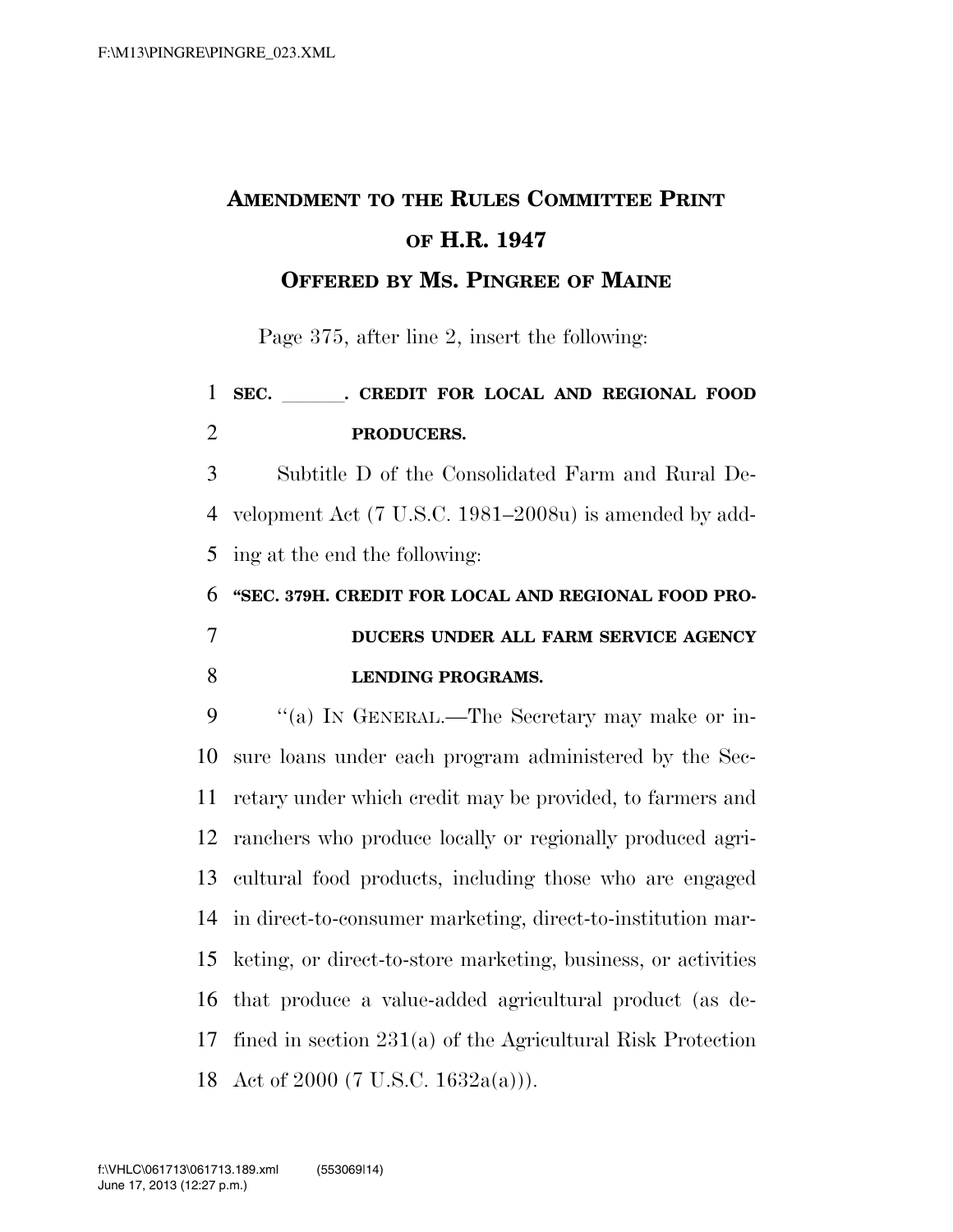''(b) PRICE HISTORY.— The Secretary shall develop unit prices or other alternative forms of valuation to facili- tate lending to the farmers and ranchers described in sub-section (a).

 ''(c) OUTREACH.—The Secretary shall engage in spe-cial outreach to these potential borrowers.''.

Page 385, strike line 19 and all that follows through Page 386, line 2, and insert the following:

| 7  | SEC. BUSINESS AND INDUSTRY LOCAL AND RE-          |
|----|---------------------------------------------------|
| 8  | <b>GIONAL FOOD SYSTEM ENTERPRISES.</b>            |
| 9  | Section 310B of the Consolidated Farm and Rural   |
| 10 | Development Act (7 U.S.C. 1932) is amended—       |
| 11 | $(1)$ in subsection $(a)(2)$ —                    |
| 12 | $(A)$ in subparagraph $(C)$ , by striking         |
| 13 | "and" at the end;                                 |
| 14 | $(B)$ in subparagraph $(D)$ , by striking the     |
| 15 | period and inserting "; and"; and                 |
| 16 | (C) by adding at the end the following:           |
| 17 | "(E) value-added processing, aggregation,         |
| 18 | distribution, storage, or marketing in connec-    |
| 19 | tion with production agriculture.";               |
| 20 | (2) in subsection (c)(1)(B)(ii), by inserting ",  |
| 21 | aggregation, distribution, storage, or marketing" |
| 22 | after "processing"; and                           |
| 23 | $(3)$ in subsection $(g)(9)(B)$ —                 |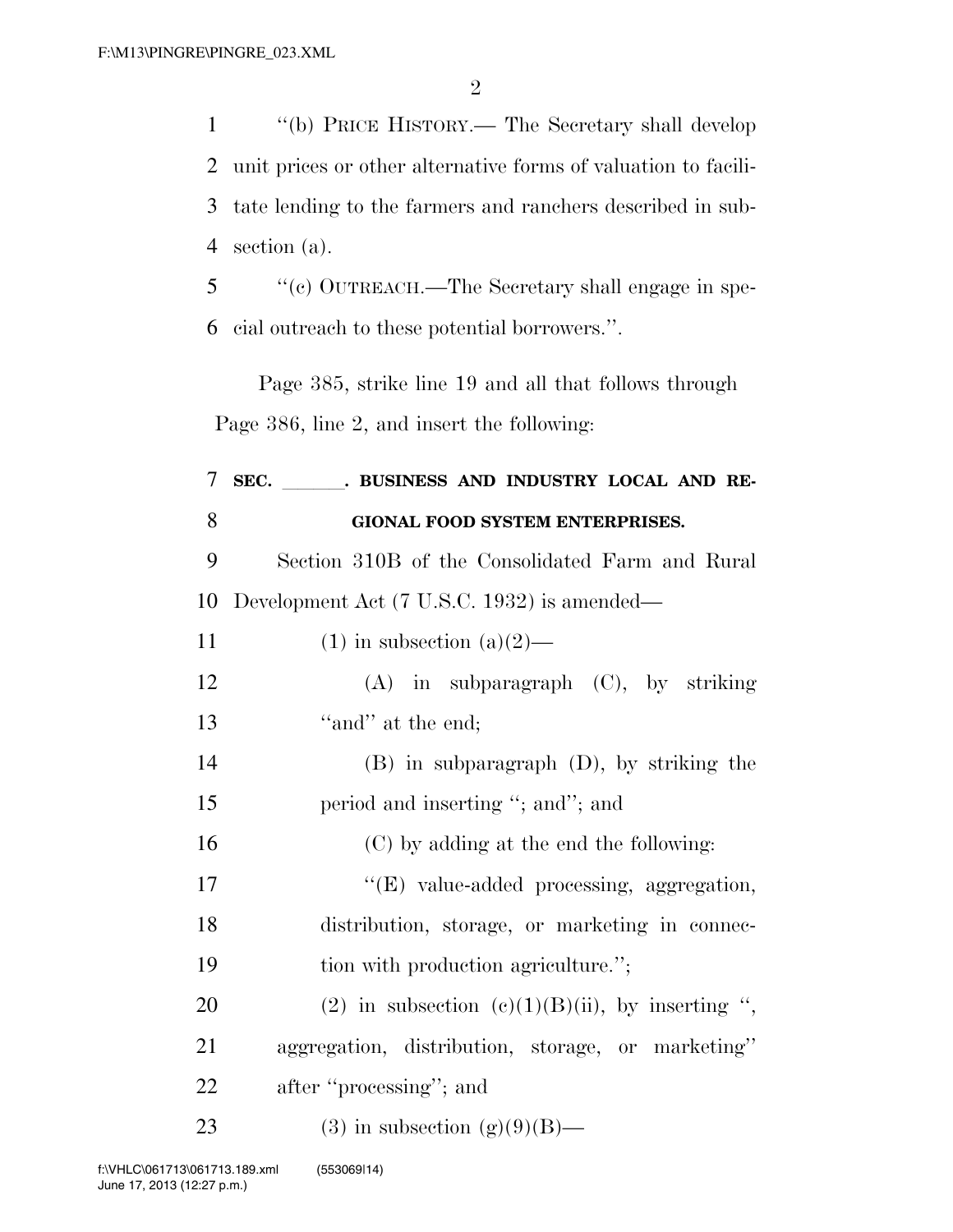(A) in clause (i), by adding at the end the following: ''A loan may be made or guaranteed under this clause to an entity referred to in clause (i) who is located in a rural or non-rural area if the project for which the loan or guar- antee is provided benefits farmers, underserved communities, or is part of a more comprehen- sive regional economic development strategy. The Secretary shall develop and implement a plan for engaging in outreach to potential bor- rowers under this subparagraph, and shall pub- lish online and in a timely manner, summary information about all loans made under this subparagraph.''; and (B) by striking clause (ii) and redesig-nating clauses (iii) and (iv) as clauses (ii) and

17 (iii), respectively.

Page 390, strike lines 16 through 22 and insert the following:

### 18 SEC. **RURAL MICROENTREPRENEUR ASSISTANCE PROGRAM.**

 (a) DEFINITIONS.—Section 379E(a) of the Consoli- dated Farm and Rural Development Act (7 U.S.C. 22  $2008s(a)$  is amended—

23 (1) in paragraph  $(3)$ —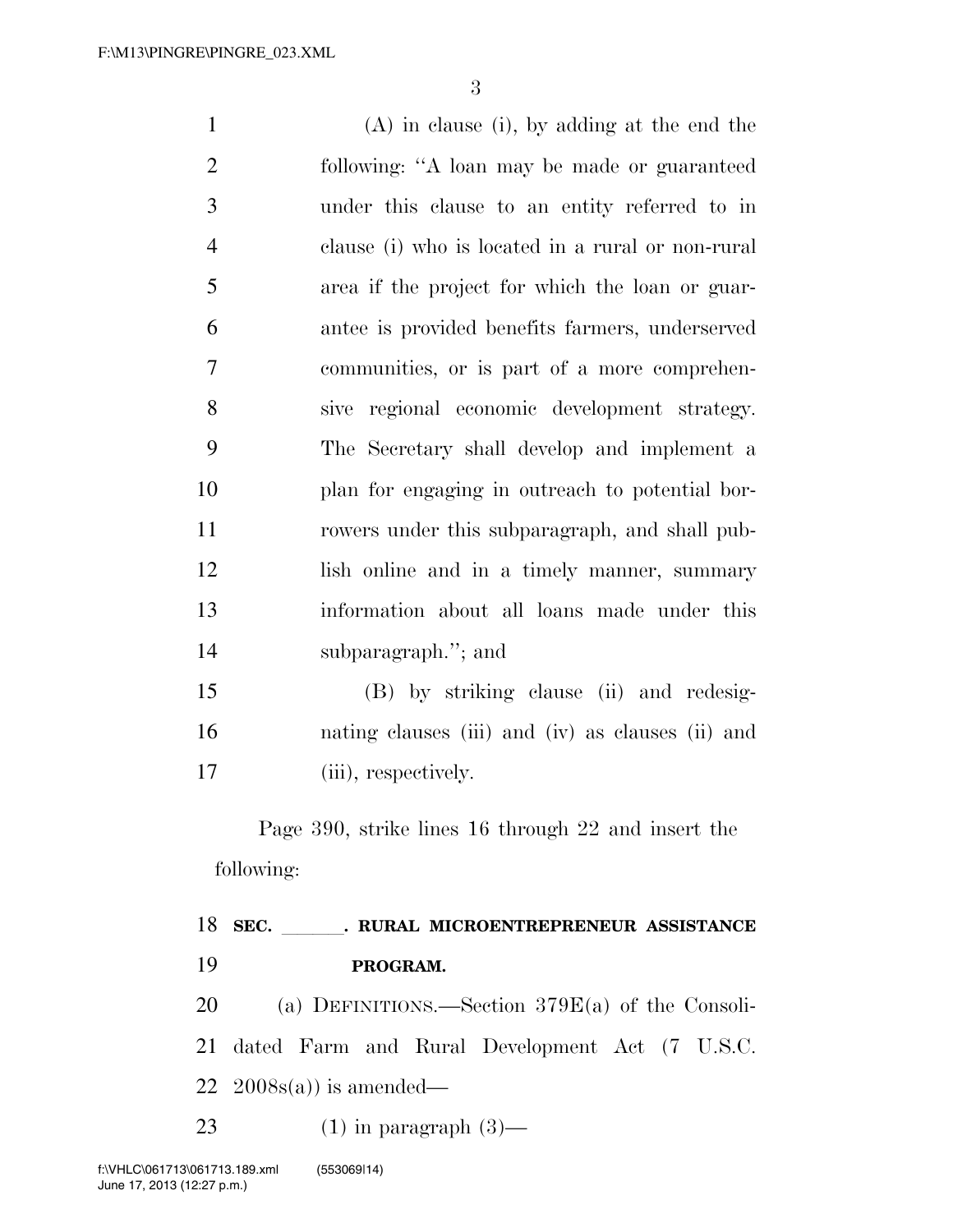| $\mathbf{1}$   | $(A)$ in subparagraph $(A)$ —                        |
|----------------|------------------------------------------------------|
| $\mathbf{2}$   | (i) by redesignating clauses (ii) and                |
| 3              | (iii) as clauses (iii) and (iv), respectively;       |
| $\overline{4}$ | (ii) by inserting after clause (i) the               |
| 5              | following:                                           |
| 6              | $``(ii)$ a local government;";                       |
| $\overline{7}$ | (iii) in clause (iii) (as so redesig-                |
| 8              | nated), by striking "or" at the end;                 |
| 9              | (iv) in clause (iv) (as so redesignated),            |
| 10             | by inserting "or" at the end; and                    |
| 11             | (v) by adding at the end the following:              |
| 12             | $\lq\lq$ (v) a collaboration of rural non-profit     |
| 13             | entities serving a region or State, if one           |
| 14             | lead non-profit entity is the sole under-            |
| 15             | writer of all loans and is responsible for           |
| 16             | associated risks;"; and                              |
| 17             | $(B)$ in subparagraph $(B)$ , by striking            |
| 18             | "and" and inserting "or";                            |
| 19             | $(2)$ by striking paragraph $(6)$ and inserting the  |
| 20             | following:                                           |
| 21             | RURAL MICROENTERPRISE.—The<br>(6)<br>term            |
| 22             | 'rural microenterprise' means a business entity with |
| 23             | not more than 10 full-time-equivalent employees lo-  |
| 24             | cated in a rural area."; and                         |
| 25             | $(3)$ by adding at the end the following:            |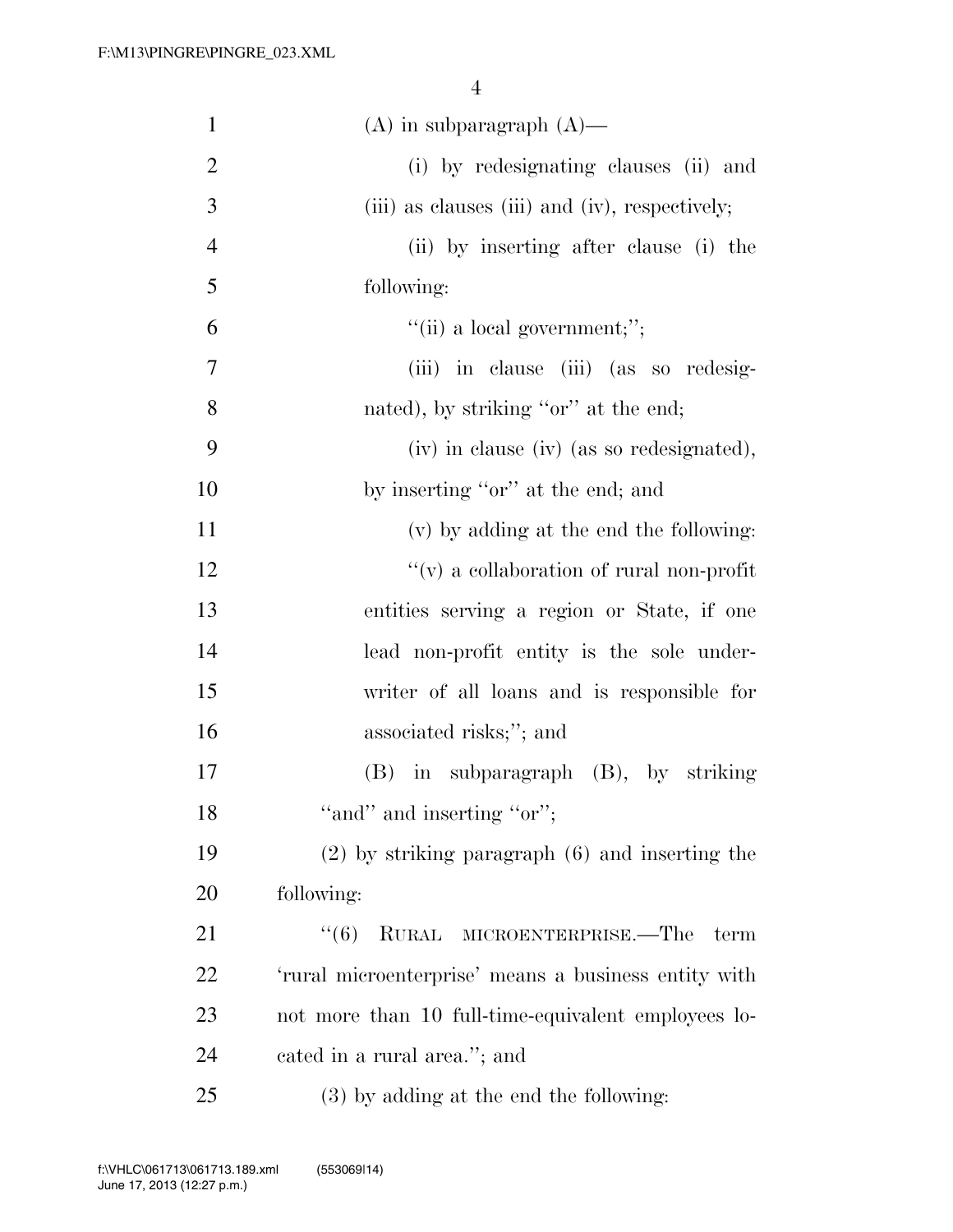| $\mathbf{1}$   | " $(7)$ TRAINING.—The term 'training' means                 |
|----------------|-------------------------------------------------------------|
| $\overline{2}$ | teaching broad business principles or general busi-         |
| 3              | ness skills in a group or public setting.                   |
| $\overline{4}$ | $``(8)$ TECHNICAL ASSISTANCE.—The term 'tech-               |
| 5              | nical assistance' means working with a business cli-        |
| 6              | ent in a 1-to-1 manner—                                     |
| 7              | $\lq\lq$ to provide business and financial                  |
| 8              | management counseling; and                                  |
| 9              | $\lq\lq (B)$ to assist in the preparation of busi-          |
| 10             | ness or marketing plans; or                                 |
| 11             | $\lq\lq$ (C) to assist in the development of other          |
| 12             | skills tailored to an individual microentre-                |
| 13             | preneur.".                                                  |
| 14             | (b) RURAL MICROENTREPRENEUR ASSISTANCE PRO-                 |
| 15             | GRAM.—Section $379E(b)(4)$ of such Act $(7 \text{ U.S.C.})$ |
| 16             | $2008s(b)(4)$ is amended—                                   |
| 17             | (1) in subparagraph $(A)(i)(I)$ , by striking               |
| 18             | "training, operational support, business planning,          |
| 19             | and market development assistance," and inserting           |
| 20             | "training and technical assistance"; and                    |
| 21             | $(2)$ in subparagraph $(B)$ —                               |
| 22             | $(A)$ in clause (i), in the matter preceding                |
| 23             | subclause (I), by striking "marketing, manage-              |
| 24             | ment, and other"; and                                       |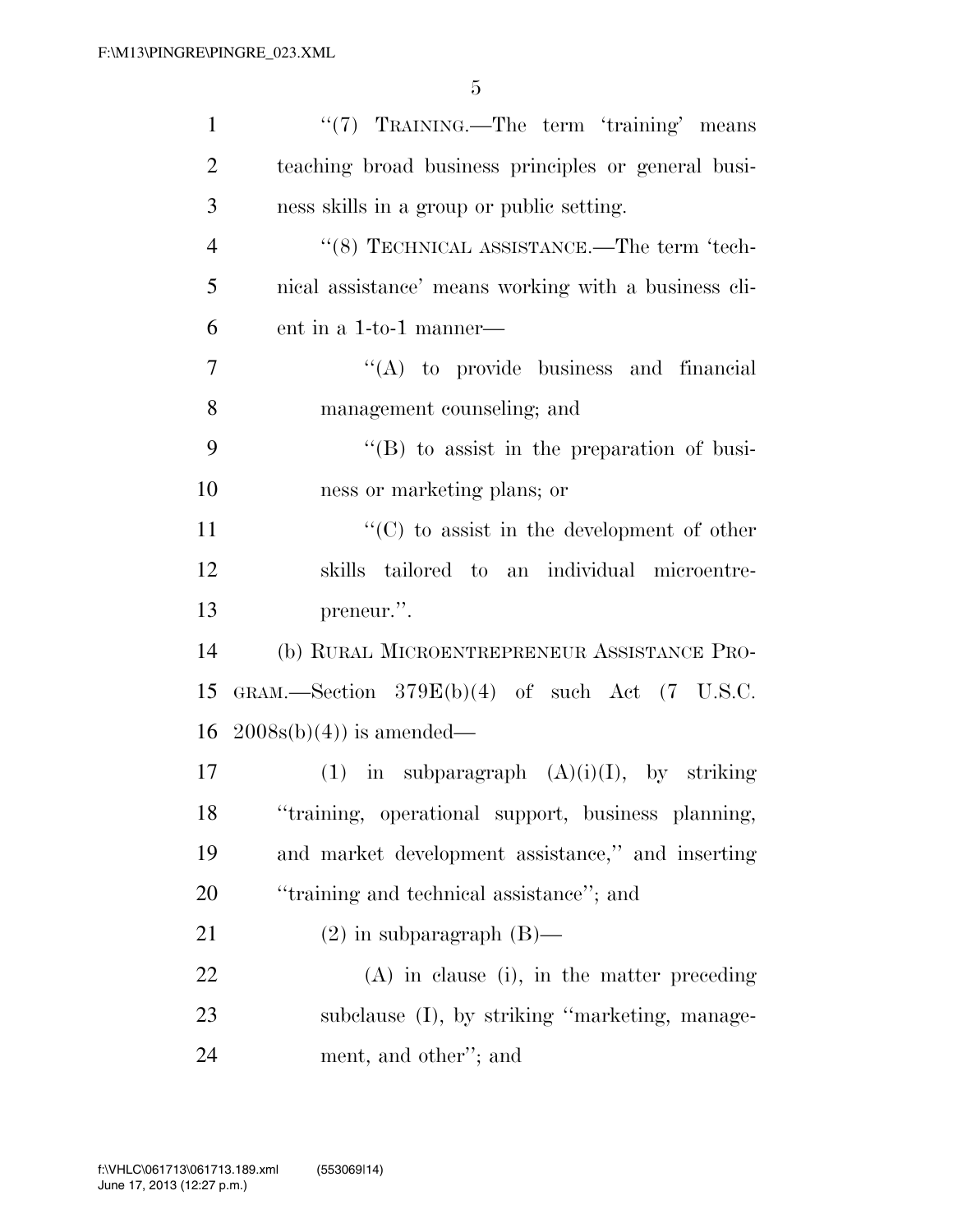| $\mathbf{1}$   | (B) in clause (ii), in the heading, by insert-          |  |
|----------------|---------------------------------------------------------|--|
| $\overline{2}$ | ing "TECHNICAL ASSISTANCE" before "GRANT".              |  |
| 3              | (c) ADMINISTRATION.—Section $379E(c)(1)$ of such        |  |
| $\overline{4}$ | Act (7 U.S.C. $2008s(c)(1)$ ) is amended—               |  |
| 5              | $(1)$ by striking subparagraphs $(A)$ and $(C)$ ;       |  |
| 6              | $(2)$ by striking " $(1)$ COST SHARE.—";                |  |
| 7              | $(3)$ by redesignating subparagraph $(B)$ as para-      |  |
| 8              | graph (1) and moving the margins of such subpara-       |  |
| 9              | graph two ems to the left; and                          |  |
| 10             | $(4)$ in paragraph $(1)$ (as so redesignated), by       |  |
| 11             | striking "subparagraph" and inserting "section".        |  |
| 12             | (d) FUNDING.—Section $379E(d)(2)$ of such Act (7)       |  |
| 13             | U.S.C. $2008s(d)$ is amended by striking "2012" and in- |  |
|                |                                                         |  |
| 14             | serting "2018".                                         |  |
|                | Page 397, strike lines 4 through 14 and insert the      |  |
|                | following:                                              |  |
|                | 15 SEC.<br>VALUE-ADDED AGRICULTURAL MARKET DE-          |  |
|                | VELOPMENT PROGRAM GRANTS.                               |  |
| 16<br>17       | Section 231 of the Agricultural Risk Protection Act     |  |
|                | of $2000$ (7 U.S.C. 1632a) is amended—                  |  |
| 18<br>19       | $(1)$ in subsection $(a)$ —                             |  |
| 20             | $(A)$ in paragraph $(3)$ , by inserting " $(in-)$       |  |
| 21             | cluding a network that operates through food            |  |
| 22             | distribution centers that coordinate agricultural       |  |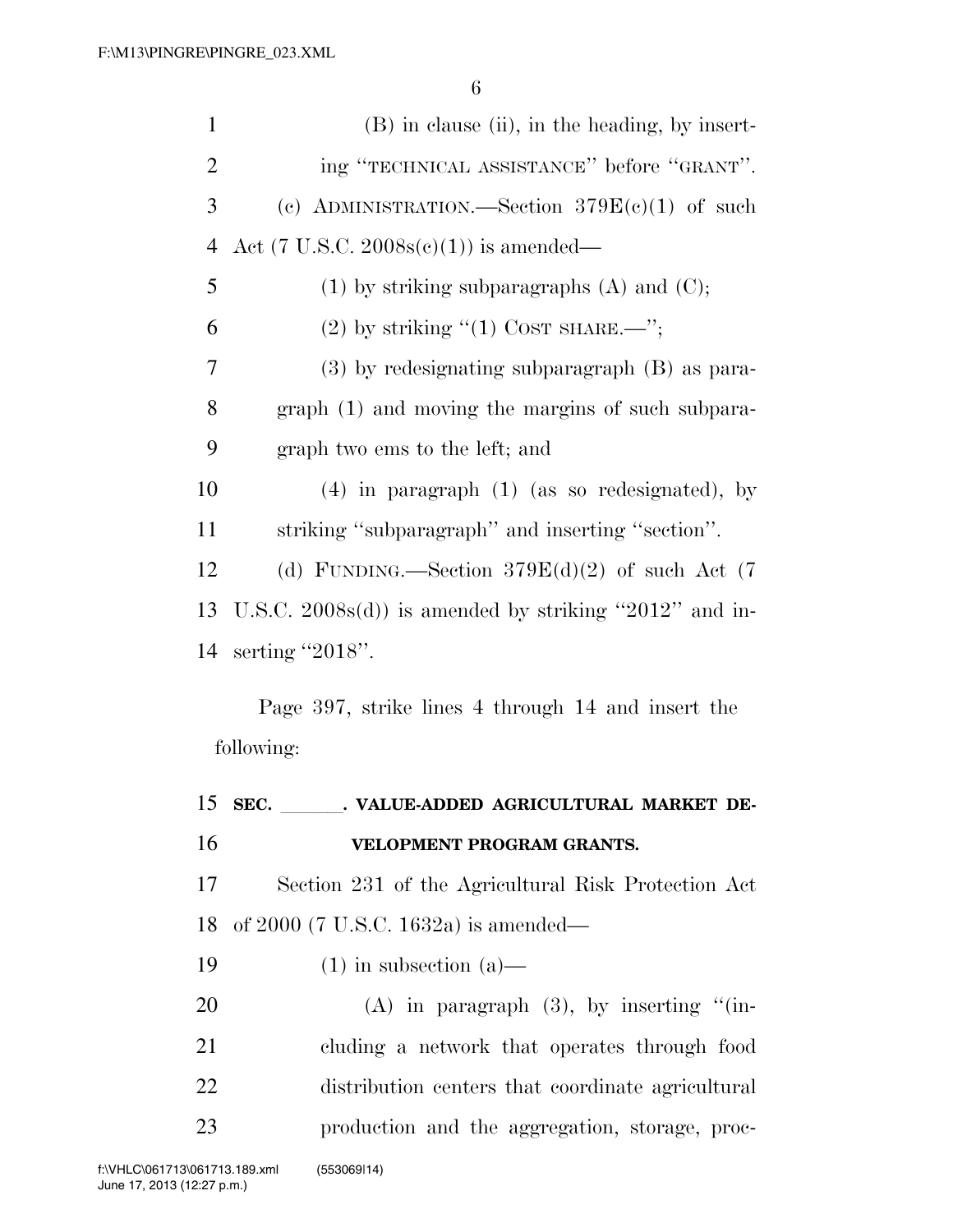| $\mathbf{1}$   | essing, distribution, and marketing of locally or |
|----------------|---------------------------------------------------|
| $\overline{2}$ | regionally produced agricultural products)"       |
| 3              | after "networks"; and                             |
| $\overline{4}$ | (B) in paragraph $(5)(A)(v)$ , by inserting       |
| 5              | "or as part of a mid-tier value chain" after      |
| 6              | "product"; and                                    |
| 7              | $(2)$ in subsection (b)—                          |
| 8              | $(A)$ in paragraph $(1)$ —                        |
| 9              | (i) in the matter preceding subpara-              |
| 10             | graph $(A)$ , by striking " $(7)$ " and inserting |
| 11             | $\lq(8)$ "; and                                   |
| 12             | (ii) in subparagraph $(A)(ii)$ , by insert-       |
| 13             | ing "or conducting a feasibility study"           |
| 14             | after "plan";                                     |
| 15             | $(B)$ by striking paragraph $(6)$ and insert-     |
| 16             | ing the following:                                |
| 17             | " $(6)$ PRIORITY.—In awarding grants under this   |
| 18             | subsection, the Secretary shall-                  |
| 19             | "(A) in the case of a grant under para-           |
| 20             | graph $(1)(A)$ , give priority to-                |
| 21             | "(i) operators of small- and medium-              |
| 22             | sized farms and ranches that are struc-           |
| 23             | tured as family farms; or                         |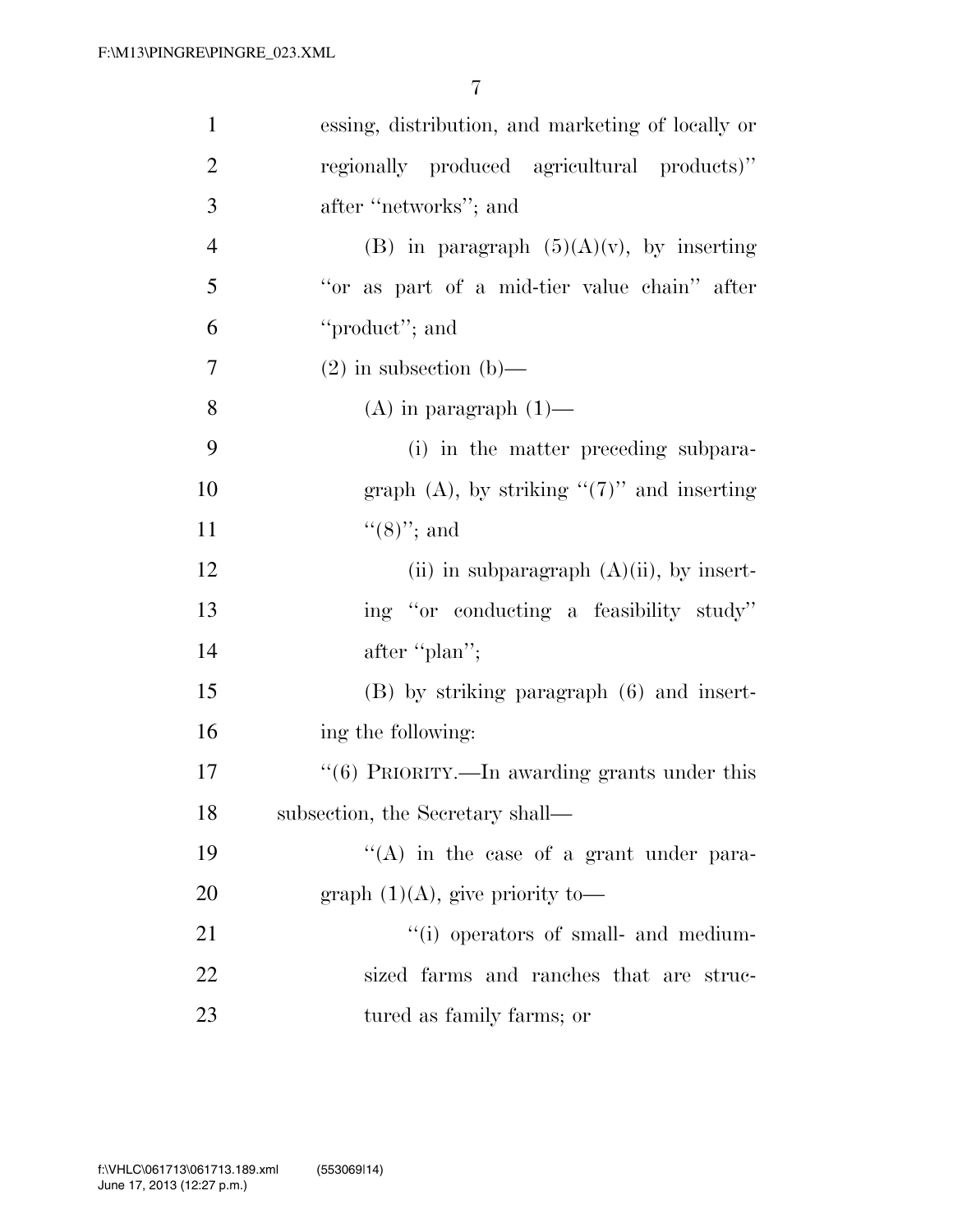| $\mathbf{1}$   | "(ii) beginning farmers and ranchers                   |
|----------------|--------------------------------------------------------|
| $\overline{2}$ | or socially disadvantaged farmers or ranch-            |
| 3              | ers; and                                               |
| $\overline{4}$ | "(B) in the case of a grant under para-                |
| 5              | $graph (1)(B)$ , give priority to projects, including  |
| 6              | farmer cooperative projects, that best contribute      |
| 7              | $to-$                                                  |
| 8              | "(i) increasing opportunities for oper-                |
| 9              | ators of small- and medium-sized farms                 |
| 10             | and ranches that are structured as family              |
| 11             | farms; or                                              |
| 12             | "(ii) creating opportunities for begin-                |
| 13             | ning farmers and ranchers or socially dis-             |
| 14             | advantaged farmers and ranchers.                       |
| 15             | OUTREACH AND TECHNICAL ASSIST-<br>(5(7))               |
| 16             | ANCE.—The Secretary shall develop and implement        |
| 17             | an outreach and technical assistance strategy to as-   |
| 18             | sist recipients of a grant under this subsection reach |
| 19             | and serve underserved States and communities (as       |
| 20             | determined by the Secretary)."; and                    |
| 21             | $(C)$ by redesignating paragraph $(7)$<br>as           |
| 22             | paragraph $(8)$ , and in such paragraph—               |
| 23             | (i) in subparagraph $(A)$ —                            |
| 24             | (I) by striking "2008" and in-                         |
| 25             | serting "2013"; and                                    |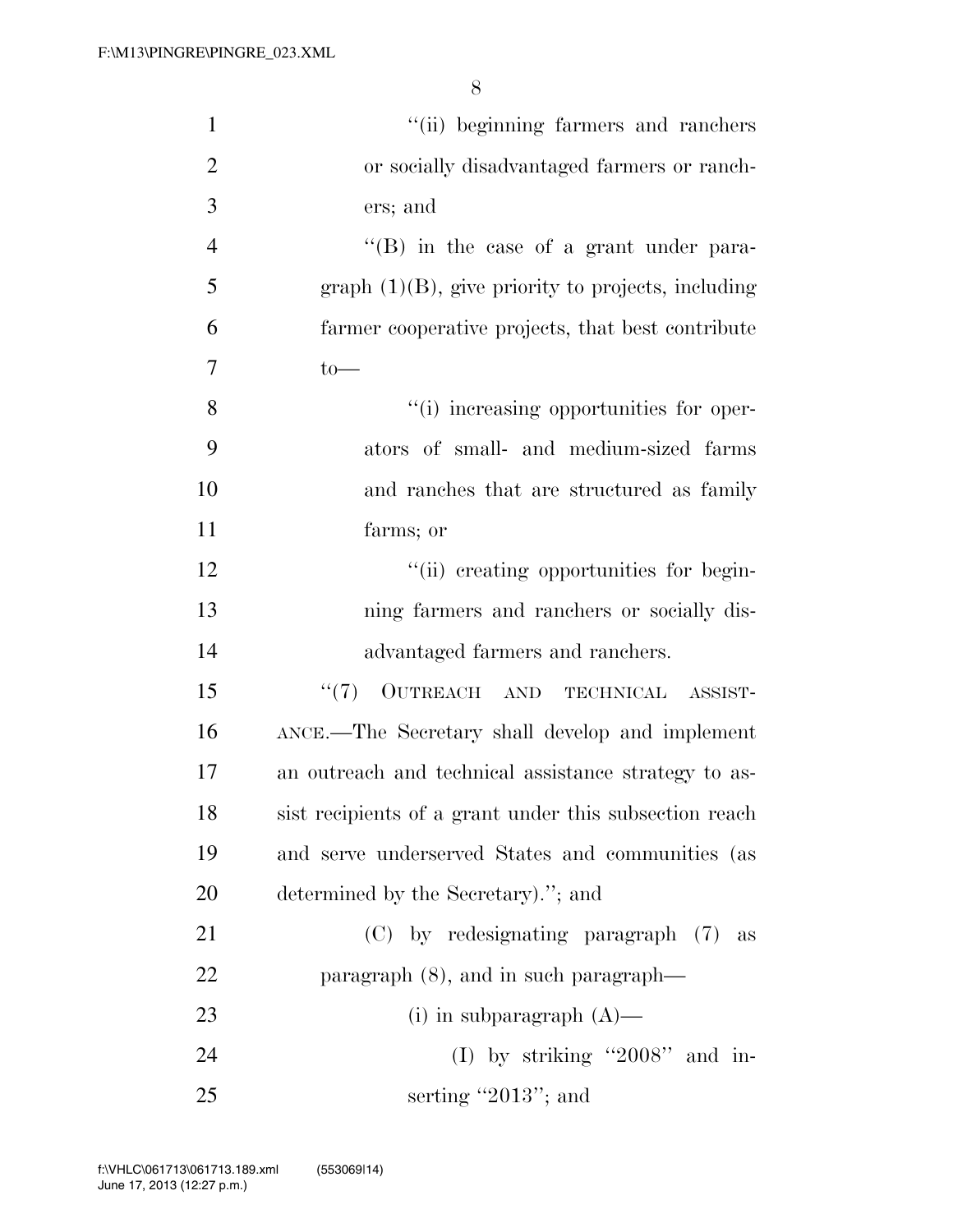| $\mathbf{1}$   | (II) by striking " $$15,000,000"$ "                |
|----------------|----------------------------------------------------|
| $\overline{2}$ | and inserting " $$50,000,000$ ";                   |
| 3              | (ii) in subparagraph $(B)$ —                       |
| $\overline{4}$ | (I) by striking " $$40,000,000"$ "                 |
| 5              | and inserting " $$30,000,000$ "; and               |
| 6              | (II) by striking "2012" and in-                    |
| 7              | serting "2018"; and                                |
| 8              | (iii) by striking subparagraph (C) and             |
| 9              | inserting the following:                           |
| 10             | "(C) PRIORITY FUNDING.                             |
| 11             | "(i) IN GENERAL.—The Secretary                     |
| 12             | shall, to the maximum extent practicable,          |
| 13             | reserve not less than $\frac{2}{3}$ of the amounts |
| 14             | made available for each fiscal year under          |
| 15             | this paragraph to fund grants with respect         |
| 16             | to which priority is given under paragraph         |
| 17             | (6).                                               |
| 18             | ``(ii)<br>RESERVATION OF FUNDS FOR                 |
| 19             | PROJECTS TO BENEFIT BEGINNING FARM-                |
| 20             | ERS OR RANCHERS, SOCIALLY DISADVAN-                |
| 21             | TAGED FARMERS OR RANCHERS, AND MID-                |
| 22             | TIER VALUE CHAINS.                                 |
| 23             | ``(I)<br>IN GENERAL.—The Sec-                      |
| 24             | retary shall reserve 10 percent of the             |
| 25             | amounts made available for each fiscal             |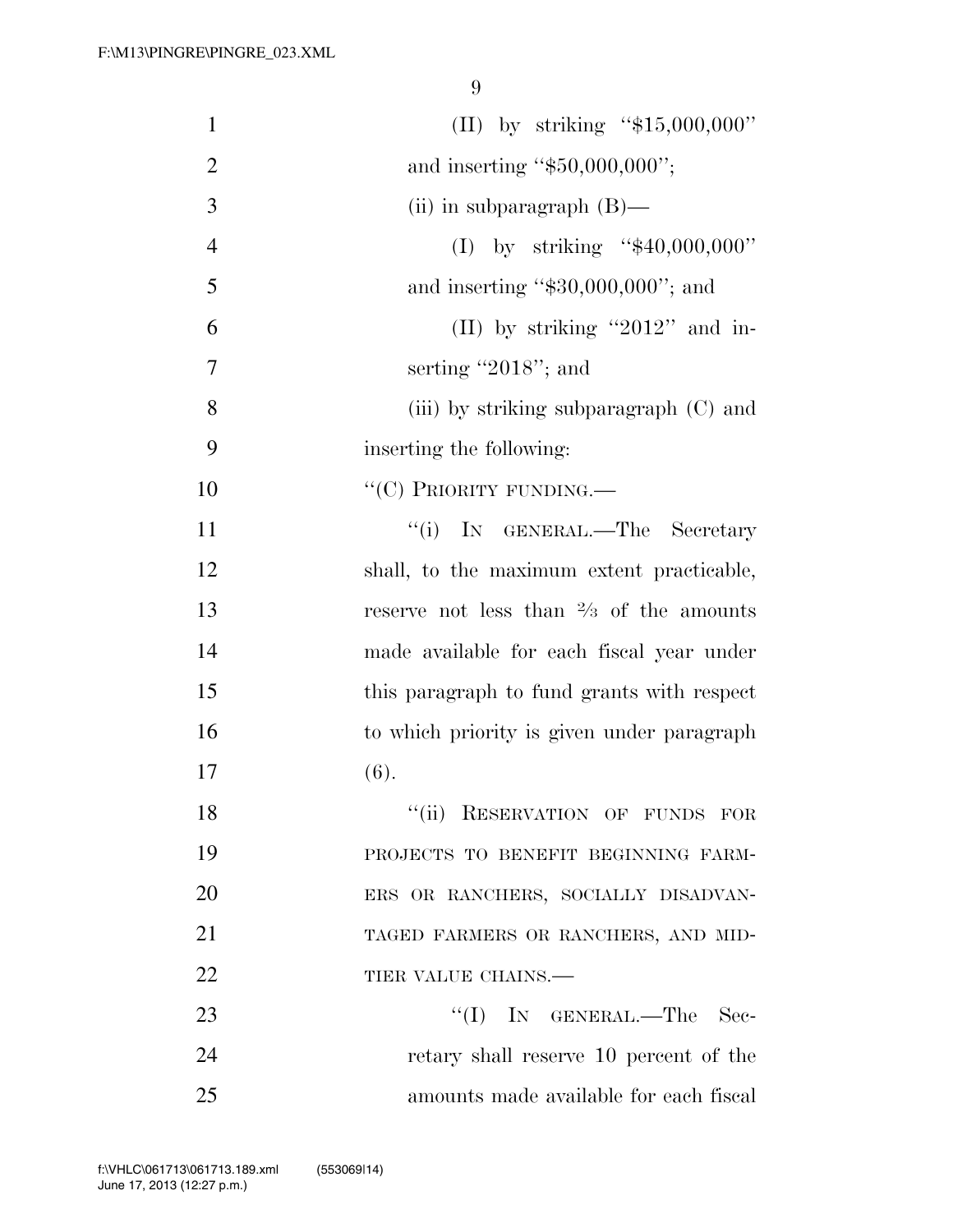year under this paragraph to fund projects that benefit beginning farm- ers or ranchers or socially disadvan-taged farmers or ranchers.

 $\text{``(II)}$  MID-TIER VALUE CHAINS.—The Secretary shall reserve 10 percent of the amounts made avail- able for each fiscal year under this paragraph to fund applications of eli- gible entities described in paragraph (1) that propose to develop mid-tier value chains.

 ''(III) UNOBLIGATED AMOUNTS.—Any amounts in the re- serves for a fiscal year established 16 under subclauses (I) and (II) that are not obligated by June 30 of the date on which the Secretary completes the review process for applications sub- mitted under this section in the fiscal year shall be available to the Sec-22 retary to make grants under this sub- section to eligible entities in any State, as determined by the Sec-retary.''.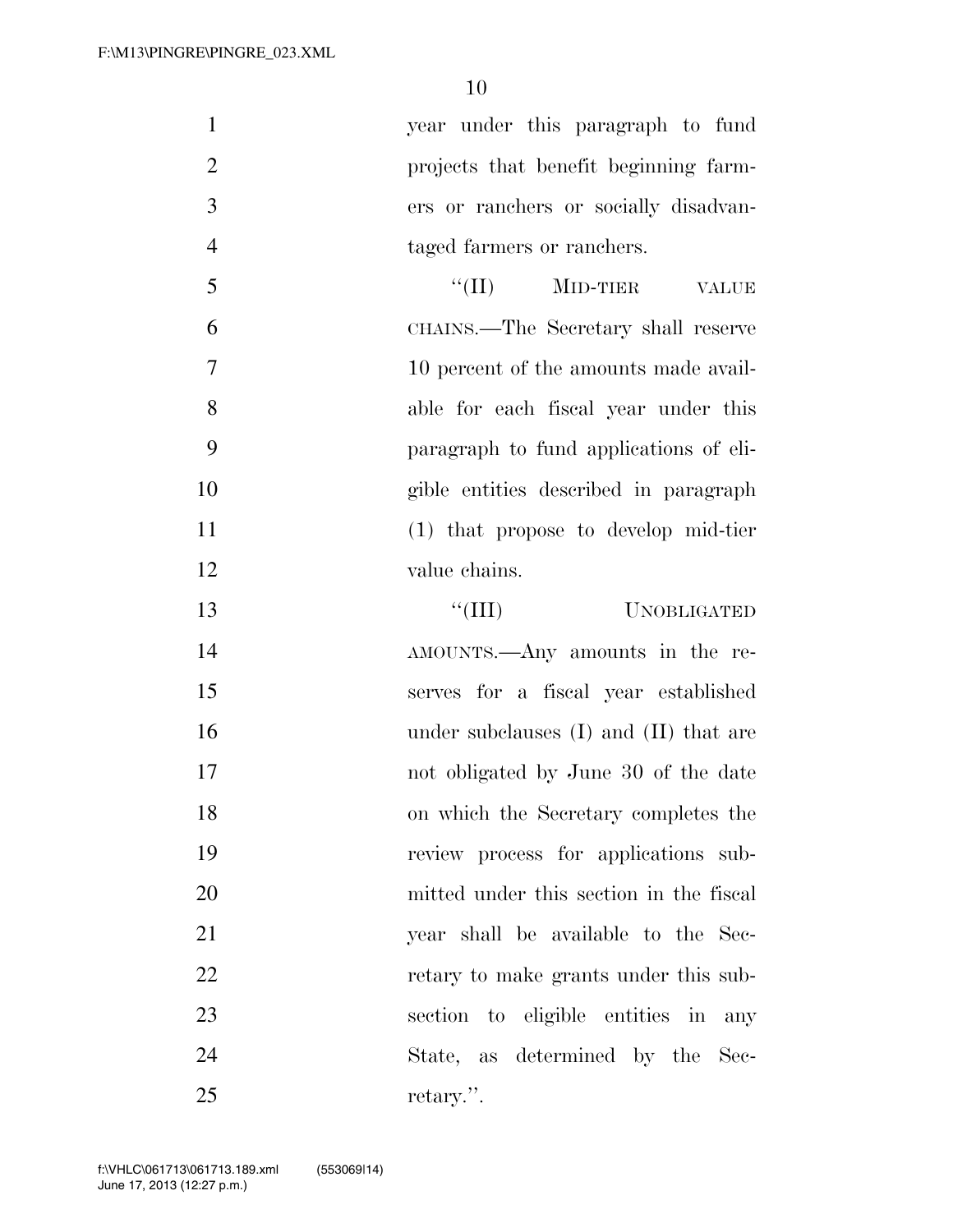Page 433, line 17, strike "'subsections (e) and  $(f)$ " and insert "'subsections (e),  $(f)$ , and  $(g)$ ".

Page 433, line 20, strike "'subsections (e) and  $(f)$ " and insert "' subsections (e),  $(f)$ , and  $(g)$ "'.

Page 433, line 23, strike " $(g)$ " and insert " $(h)$ ".

Page 434, line 10, strike ''and'' at the end.

Page 434, after line 10, insert the following new paragraph:

| $\mathbf{1}$   | $(6)$ by inserting after subsection $(f)$ (as redesig- |
|----------------|--------------------------------------------------------|
| 2              | nated by paragraph (4)) the following new sub-         |
| 3              | section:                                               |
| $\overline{4}$ | "(g) CONVENTIONAL BREEDING INITIATIVE.—                |
| 5              | $``(1)$ DEFINITIONS.—                                  |
| 6              | "(A) CONVENTIONAL BREEDING.—The                        |
| 7              | term 'conventional breeding' means the develop-        |
| 8              | ment of new varieties of an organism through           |
| 9              | controlled mating and selection without the use        |
| 10             | of transgenic methods.                                 |
| 11             | "(B) PUBLIC BREED.—The term 'public                    |
| 12             | breed' means a breed that is the commercially          |
| 13             | available uniform end product of a publicly            |
| 14             | funded breeding program that—                          |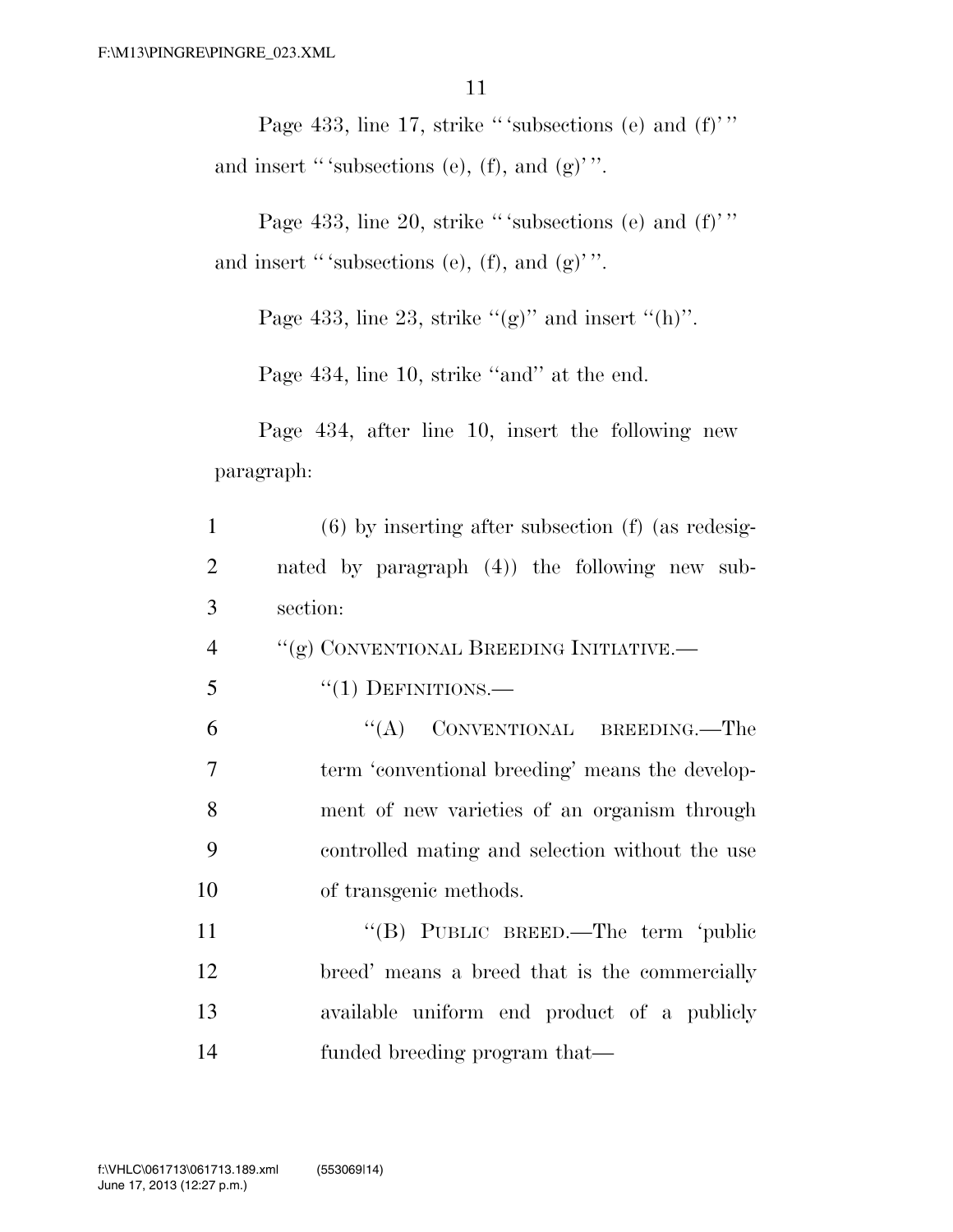| $\mathbf{1}$   | "(i) has been sufficiently tested to                      |
|----------------|-----------------------------------------------------------|
| $\overline{2}$ | demonstrate improved characteristics and                  |
| 3              | stabile performance; and                                  |
| $\overline{4}$ | "(ii) remains in the public domain for                    |
| 5              | research purposes.                                        |
| 6              | "(C) PUBLIC CULTIVAR.—The term 'public                    |
| 7              | cultivar' means a cultivar that is the commer-            |
| 8              | cially available uniform end product of a pub-            |
| 9              | licly funded breeding program that—                       |
| 10             | "(i) has been sufficiently tested to                      |
| 11             | demonstrate improved characteristics and                  |
| 12             | stabile performance; and                                  |
| 13             | "(ii) remains in the public domain for                    |
| 14             | research purposes.                                        |
| 15             | "(2) ESTABLISHMENT.—Beginning on the date                 |
| 16             | of enactment of the Agriculture Reform, Food, and         |
| 17             | Jobs Act of 2013, the Secretary shall carry out an        |
| 18             | initiative to address research needs in conventional      |
| 19             | breeding for public cultivar and public breed devel-      |
| 20             | opment, as described in paragraph (3).                    |
| 21             | $\cdot\cdot$ (3) PURPOSES.—The purposes of the initiative |
| 22             | established by paragraph (2) are—                         |
| 23             | $\lq\lq$ to fund public cultivar and public               |
| 24             | breed development through conventional breed-             |
| 25             | ing, with no requirement or preference for the            |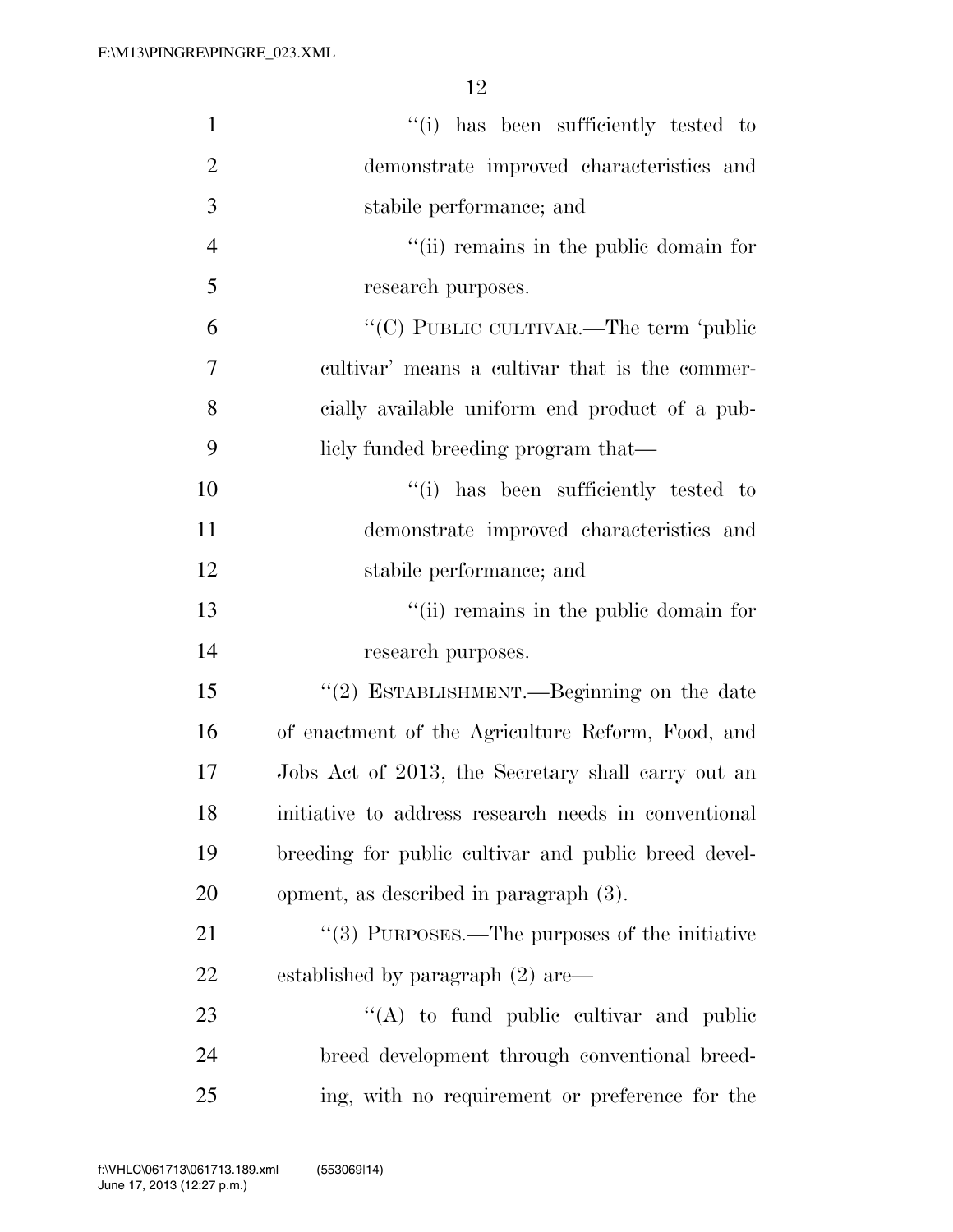| $\mathbf{1}$   | use of marker-assisted or genomic selection           |
|----------------|-------------------------------------------------------|
| $\overline{2}$ | methods; and                                          |
| 3              | $\lq\lq$ to conduct research on—                      |
| $\overline{4}$ | $"(i)$ selection theory;                              |
| 5              | "(ii) applied quantitative genetics;                  |
| 6              | "(iii) conventional breeding for im-                  |
| 7              | proved food quality;                                  |
| 8              | "(iv) conventional breeding for im-                   |
| 9              | proved local adaptation to biotic stress and          |
| 10             | abiotic stress; and                                   |
| 11             | "(v) participatory conventional breed-                |
| 12             | ing.                                                  |
| 13             | $``(4)$ ELIGIBLE ENTITIES.—The Secretary may          |
| 14             | carry out the initiative established by paragraph (2) |
| 15             | through grants to-                                    |
| 16             | $\lq\lq$ institutions of higher education;            |
| 17             | "(B) research institutions or organizations;          |
| 18             | $\lq\lq$ (C) private organizations or corporations;   |
| 19             | "(D) State agricultural experiment sta-               |
| <b>20</b>      | tions;                                                |
| 21             | $\lq\lq(E)$ individuals; or                           |
| 22             | "(F) groups consisting of 2 or more enti-             |
| 23             | ties or individuals described in subparagraphs        |
| 24             | $(A)$ through $(E)$ .                                 |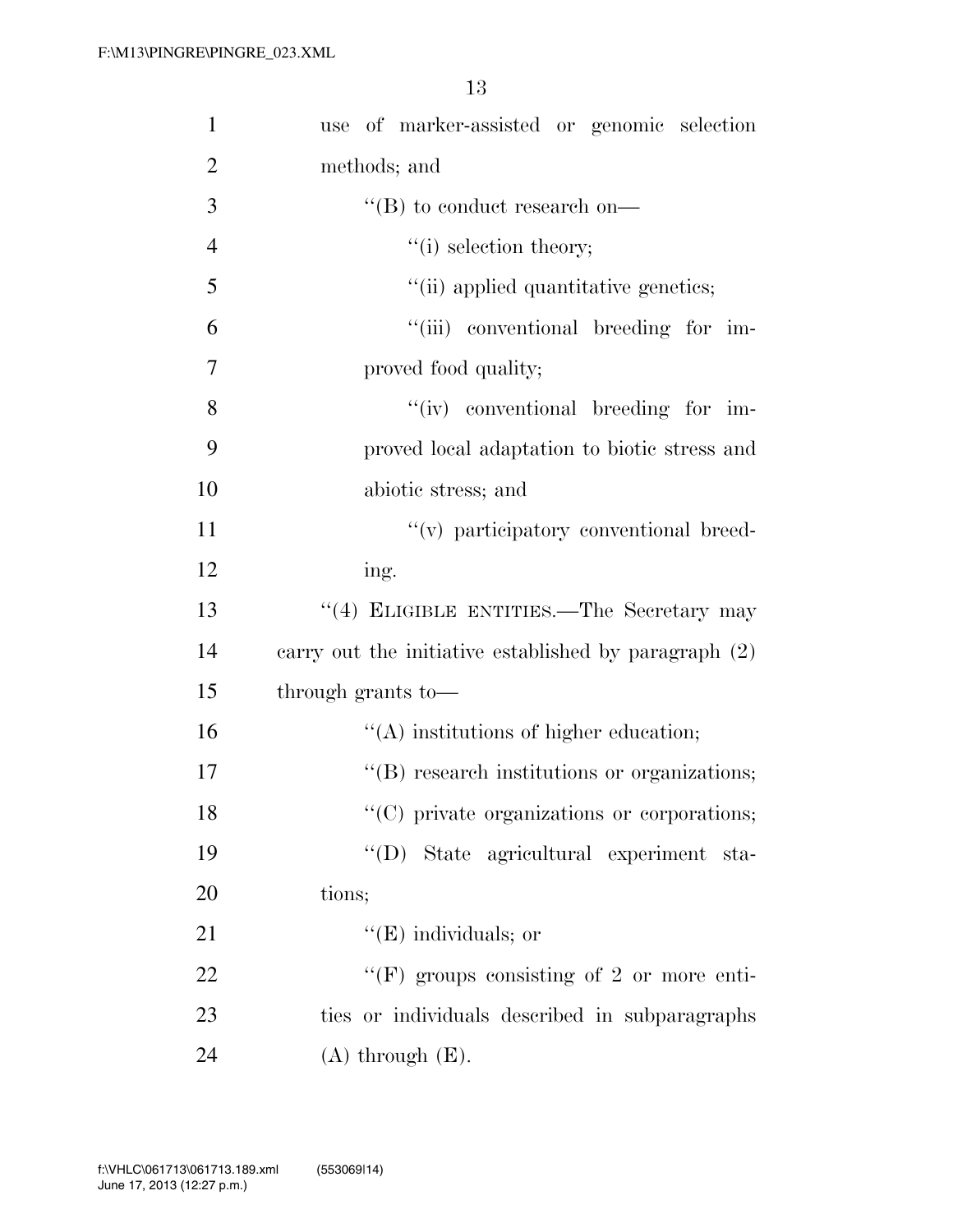| "(5) RESEARCH PROJECT GRANTS.-In car-<br>$\mathbf{1}$                                                |  |  |
|------------------------------------------------------------------------------------------------------|--|--|
| $\overline{2}$<br>rying out this subsection, the Secretary shall—                                    |  |  |
| 3<br>"(A) seek and accept proposals for grants;                                                      |  |  |
| $\overline{4}$<br>"(B) award grants on a competitive basis;                                          |  |  |
| 5<br>"(C) determine the relevance and merit of                                                       |  |  |
| 6<br>proposals through a system of peer review, in                                                   |  |  |
| 7<br>consultation with experts in conventional breed-                                                |  |  |
| 8<br>ing;                                                                                            |  |  |
| 9<br>"(D) award grants on the basis of merit,                                                        |  |  |
| 10<br>quality, and relevance; and                                                                    |  |  |
| $\lq\lq$ (E) award grants for a term that is prac-<br>11                                             |  |  |
| 12<br>ticable for conventional cultivar development.                                                 |  |  |
| 13<br>"(6) AUTHORIZATION OF APPROPRIATIONS.-                                                         |  |  |
| 14<br>There is authorized to be appropriated to carry out                                            |  |  |
| this subsection $$25,000,000$ for each of fiscal years<br>15                                         |  |  |
| 16<br>$2014$ through $2018$ ."; and                                                                  |  |  |
| Page 434, line 11, strike " $(6)$ in subsection $(g)$ " and<br>insert " $(7)$ in subsection $(h)$ ". |  |  |
| Page 452, line 2, strike " $(vi)$ and $(vii)$ " and insert<br>"(viii) and $(ix)$ ".                  |  |  |
| Page 452, line 4, strike "clause" and insert<br>"clauses".                                           |  |  |
| Page 452, line 8, strike the quotation mark and the                                                  |  |  |

period at the end.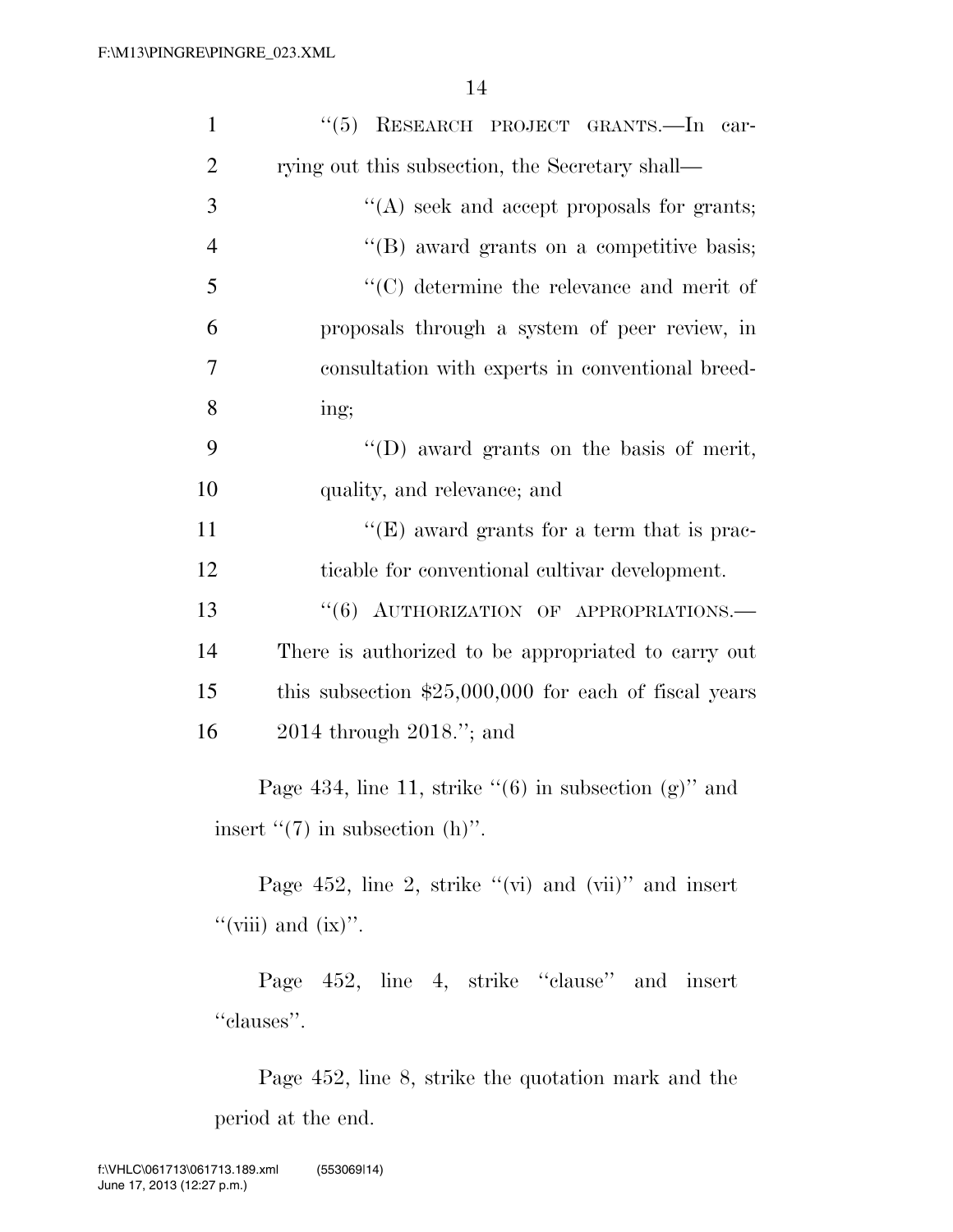Page 452, after line 8, insert the following new clauses:

| $\mathbf{1}$   | "(vi) new farming opportunities, in-          |
|----------------|-----------------------------------------------|
| $\overline{2}$ | cluding young, beginning, socially dis-       |
| 3              | advantaged, and immigrant issues and          |
| $\overline{4}$ | farm transition, farm transfer, farm entry,   |
| 5              | and beginning farmer profitability issues;    |
| 6              | "(vii) new approaches to advance sys-         |
| $\overline{7}$ | tems that enhance the markets for, and        |
| 8              | policy related to, locally or regionally pro- |
| 9              | duced agricultural food products, as de-      |
| 10             | fined in section $310B(g)(9)(A)$ of the Con-  |
| 11             | solidated Farm and Rural Development          |
| 12             | Act (7 U.S.C. 1932(g)(9)(A));".               |

Page 455, after line 7, add the following new subsection:

 (h) STREAMLINING GRANT APPLICATION PROC- ESS.—The Competitive, Special, and Facilities Research Grant Act (7 U.S.C. 450i), as amended by subsection (g), is amended—

- 17 (1) in subsection  $(b)(11)(A)$ —
- (A) in the matter preceding clause (i), by 19 striking "2012" and inserting "2018"; and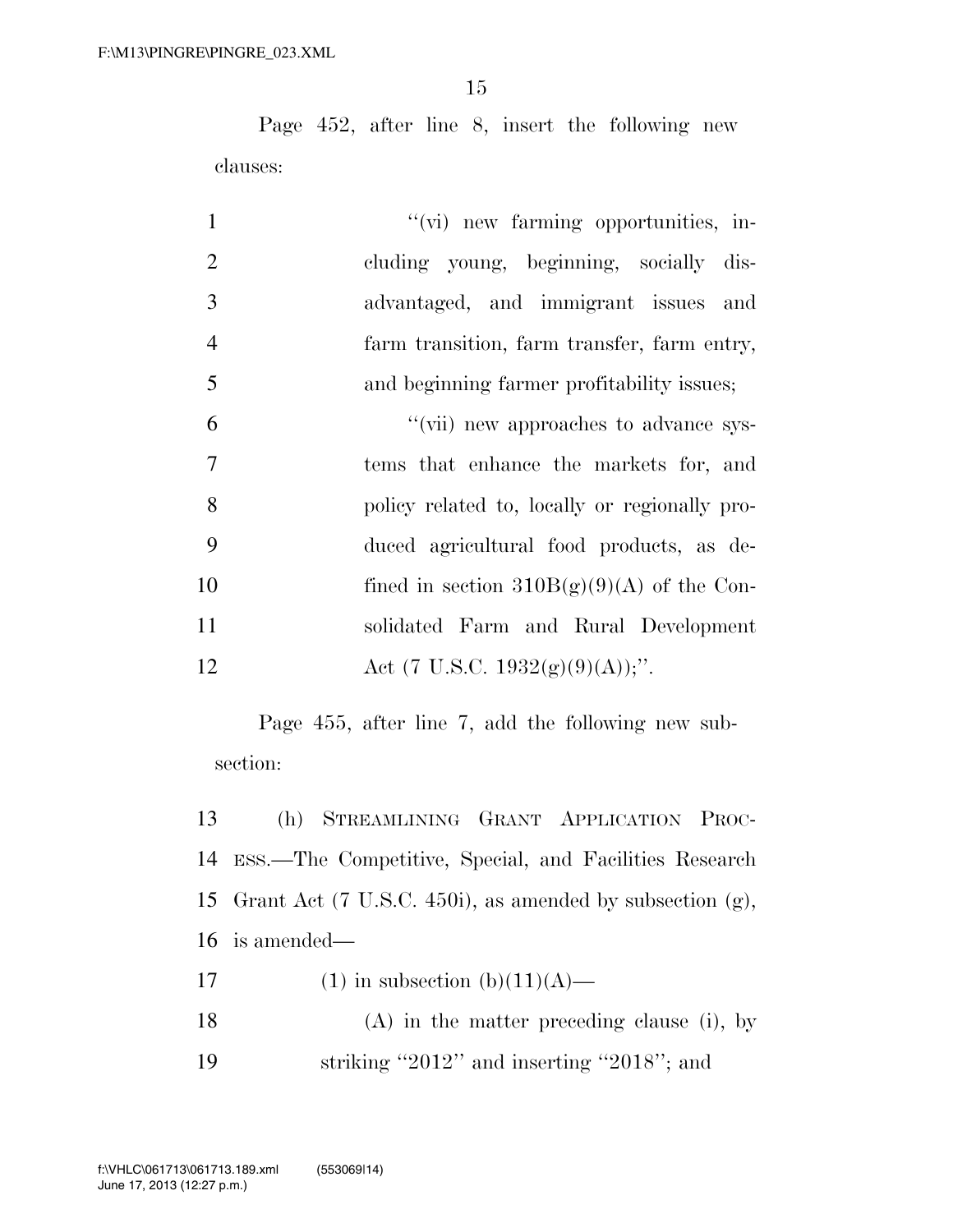(B) in clause (i), by striking ''integrated research'' and all that follows through ''; and'' and inserting ''integrated research, extension, and education activities; and''; and (2) by inserting after subsection (j) the fol-lowing new subsection:

 ''(k) STREAMLINING GRANT APPLICATION PROC- ESS.—Not later than 1 year after the date of the enact- ment of this subsection, the Secretary shall submit to Con-gress a report that includes—

11 ''(1) an analysis of barriers that exist in the competitive grants process administered by the Na- tional Institute of Food and Agriculture that prevent eligible institutions and organizations with limited institutional capacity from successfully applying and competing for competitive grants; and

 $\binom{17}{2}$  specific recommendations for future steps that the Department can take to streamline the competitive grants application process so as to re- move the barriers and increase the success rates of applicants described in paragraph (1).''.

Page 460, after line 8, add the following new section: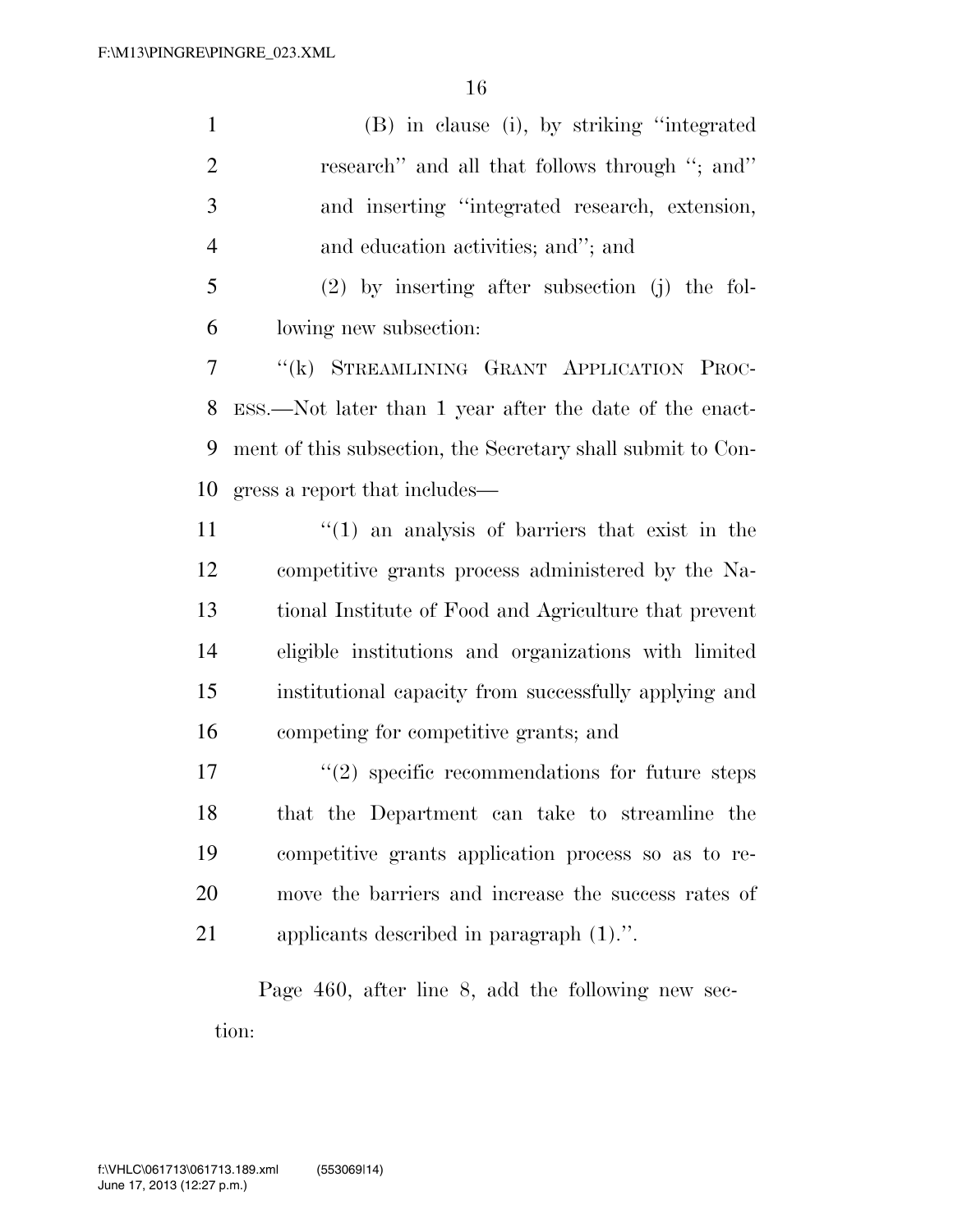**SEC. 7412. LOCAL AND REGIONAL FOOD SYSTEM ENTER-PRISE FACILITATION.** 

 Section 502 of the Rural Development Act of 1972 (7 U.S.C. 2662) is amended by inserting after subsection (e) the following new subsection:

 ''(f) LOCAL AND REGIONAL FARM AND FOOD SYS-TEM ENTERPRISE FACILITATION.—

8 "(1) In GENERAL.—The Secretary shall estab- lish a local and regional farm and food system enter- prise facilitation initiative to increase training and technical assistance for purposes of building sustain- able local and regional food systems, the activities of which may include—

 $\langle (A)$  providing practical, reliable, and timely information to entrepreneurs and entre- preneurial development organizations con- cerning business management, business plan- ning, microenterprise, marketing, and entrepre- neurial education and training related to the development of local and regional farm and food system enterprises;

22 ''(B) providing training and technical as- sistance to newly operational and growing local and regional farm and food system businesses; ''(C) establishing networks of entrepre-neurial support through partnerships among en-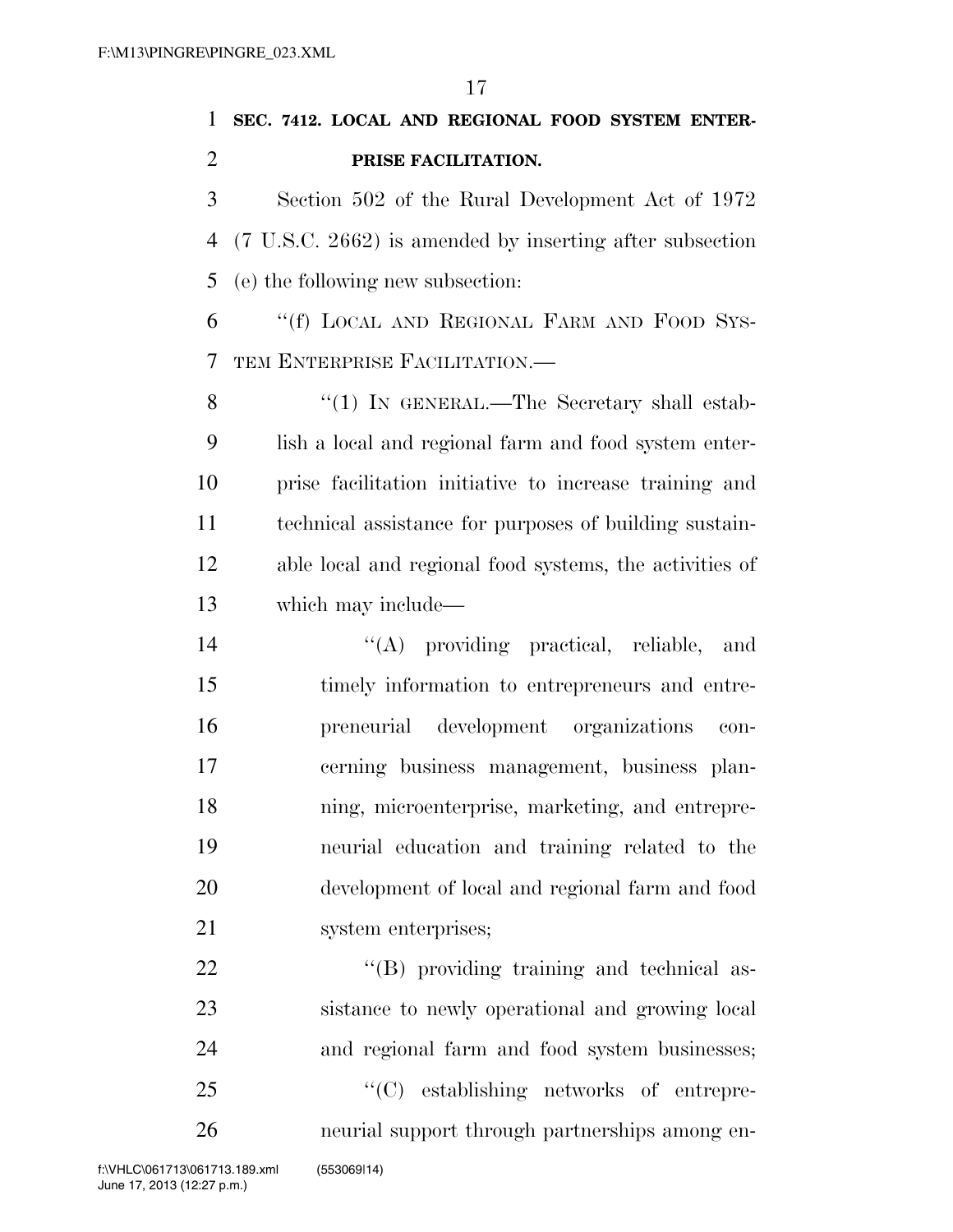| $\mathbf{1}$   | trepreneurs, local business communities, all lev-       |
|----------------|---------------------------------------------------------|
| $\overline{2}$ | els of government, nonprofit organizations, col-        |
| 3              | leges and universities, and other sectors; and          |
| $\overline{4}$ | $\lq\lq$ (D) providing technical assistance for the     |
| 5              | preparation of grant and loan applications sub-         |
| 6              | mitted for purposes of carrying out an activity         |
| 7              | referred to in subparagraphs $(A)$ , $(B)$ , or $(C)$ . |
| 8              | $``(2)$ ENTERPRISE FACILITATORS.—                       |
| 9              | "(A) IN GENERAL.—In carrying out the                    |
| 10             | initiative established under paragraph (1), the         |
| 11             | Secretary shall establish in the National Insti-        |
| 12             | tute of Food and Agriculture the position of en-        |
| 13             | terprise facilitator (referred to in this sub-          |
| 14             | section as an 'enterprise facilitator') to perform      |
| 15             | the duties specified in subparagraph $(C)$ .            |
| 16             | "(B) PRIORITY.—In allocating funds made                 |
| 17             | available to carry out this subsection, the Sec-        |
| 18             | retary shall give priority to enterprise                |
| 19             | facilitators located in areas that—                     |
| 20             | "(i) have high participation rates for                  |
| 21             | the supplemental nutrition assistance pro-              |
| 22             | gram established under the Food and Nu-                 |
| 23             | trition Act of $2008$ (7 U.S.C. 2011 et                 |
| 24             | seq.); and                                              |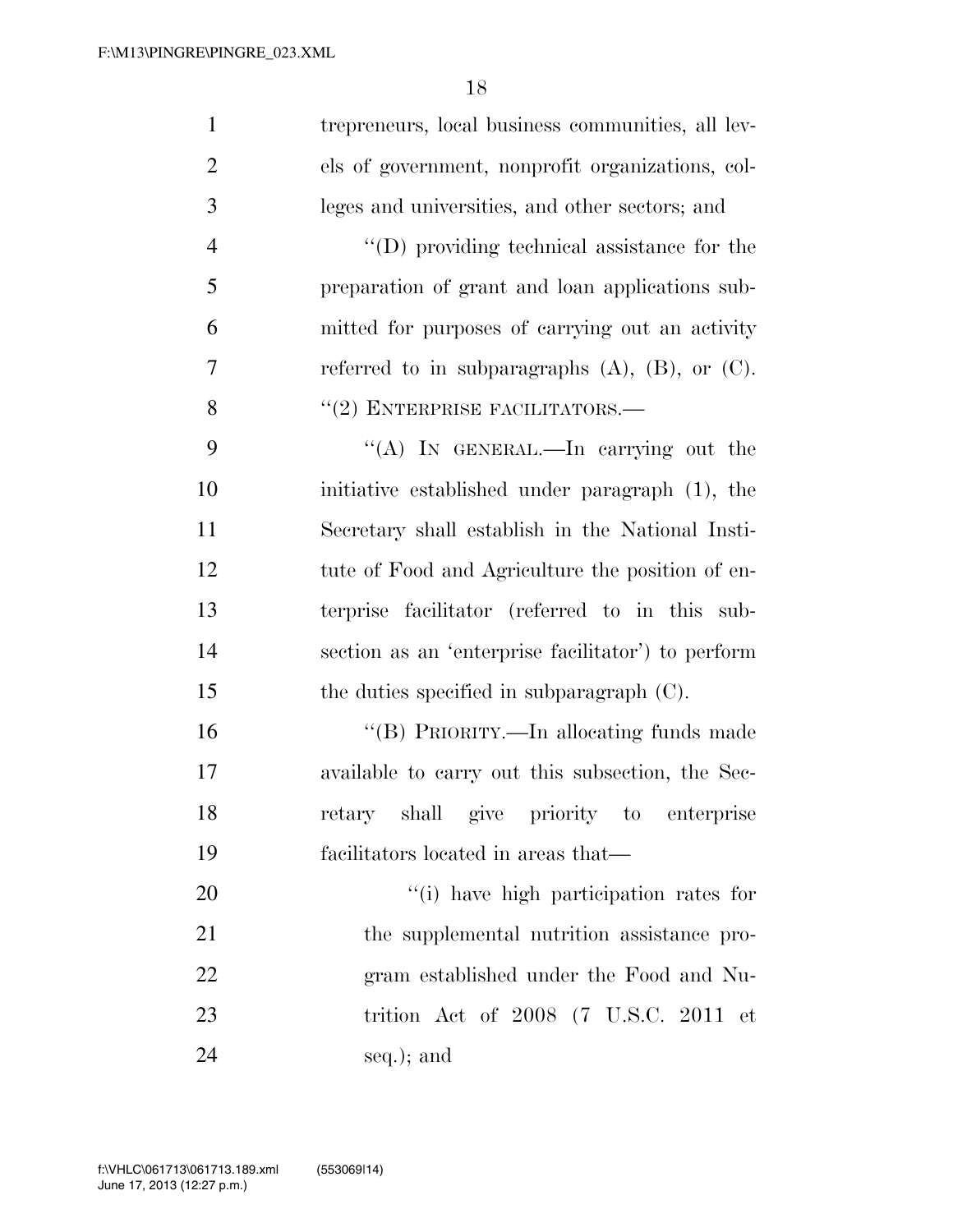| $\mathbf{1}$   | "(ii) are rural areas (as defined in         |
|----------------|----------------------------------------------|
| $\overline{2}$ | section $343(13)$ of the Consolidated Farm   |
| 3              | and Rural Development Act (7 U.S.C.          |
| $\overline{4}$ | $1991(13))$ .                                |
| 5              | "(C) DUTIES.—An enterprise facilitator       |
| 6              | shall, to the maximum extent practicable—    |
| 7              | "(i) identify and organize local and         |
| 8              | regional food producers and entrepreneurs    |
| 9              | into entities that are able to deliver local |
| 10             | and regional food into local markets;        |
| 11             | "(ii) develop partnerships with local        |
| 12             | and regional organizations and institutions  |
| 13             | to train entrepreneurs and facilitate new    |
| 14             | enterprises, including partnerships eligible |
| 15             | for or that have received a grant under      |
| 16             | paragraph $(3)$ ;                            |
| 17             | "(iii) assist local and regional agricul-    |
| 18             | tural producers and processors, including    |
| 19             | new producers and processors, with mar-      |
| 20             | keting and distribution of local and re-     |
| 21             | gional food products;                        |
| 22             | "(iv) identify and work to remove bar-       |
| 23             | riers to the movement of local and regional  |
| 24             | food products into the market place;         |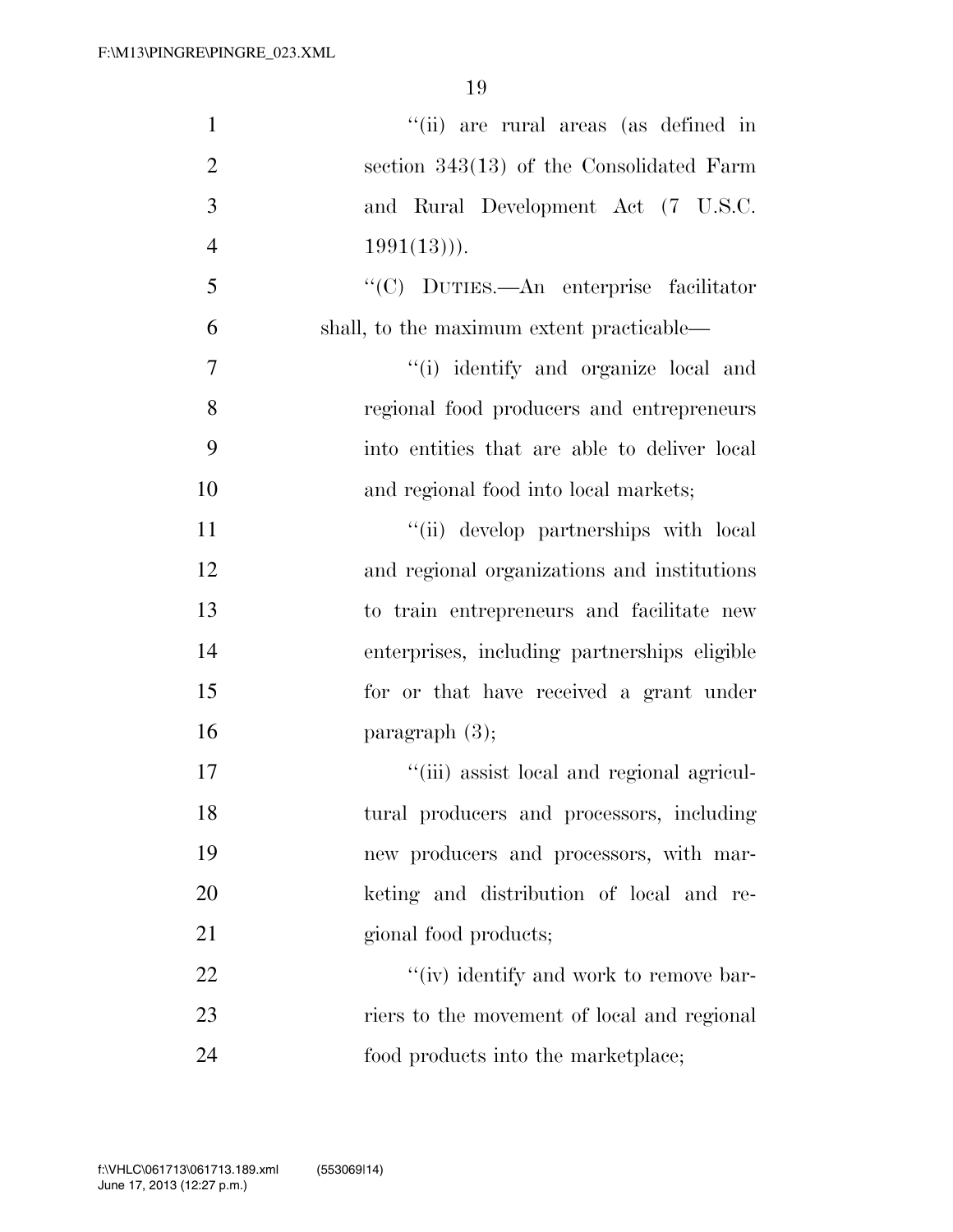| $\mathbf{1}$   | "(v) work with local expanded food                 |
|----------------|----------------------------------------------------|
| $\overline{2}$ | and nutrition education programs, schools          |
| 3              | and other local institutions, and individuals      |
| $\overline{4}$ |                                                    |
|                | to assist in the development of food aggre-        |
| 5              | gation, processing, distribution, and stor-        |
| 6              | age skills in the locality or region involved;     |
| $\tau$         | "(vi) provide technical assistance in              |
| 8              | the preparation of grant and loan applica-         |
| 9              | tions submitted for purposes of carrying           |
| 10             | out an activity referred to in paragraph           |
| 11             | $(1)$ ; and                                        |
| 12             | "(vii) work with private sources of                |
| 13             | funding and other Federal and State agen-          |
| 14             | cies to acquire funds for such purposes            |
| 15             | through grants and loans.                          |
| 16             | $(3)$ GRANTS.                                      |
| 17             | "(A) AUTHORITY.—In carrying out the ini-           |
| 18             | tiative established under paragraph (1), the       |
| 19             | Secretary shall award grants to eligible entities, |
| 20             | on a competitive basis, to provide training or     |
| 21             | technical assistance for purposes of building      |
| 22             | sustainable local and regional food systems.       |
| 23             | $\lq\lq (B)$<br>ELIGIBILITY.—An eligible entity    |
| 24             | under this paragraph is a collaborative State,     |
| 25             | tribal, local, or regionally based network or      |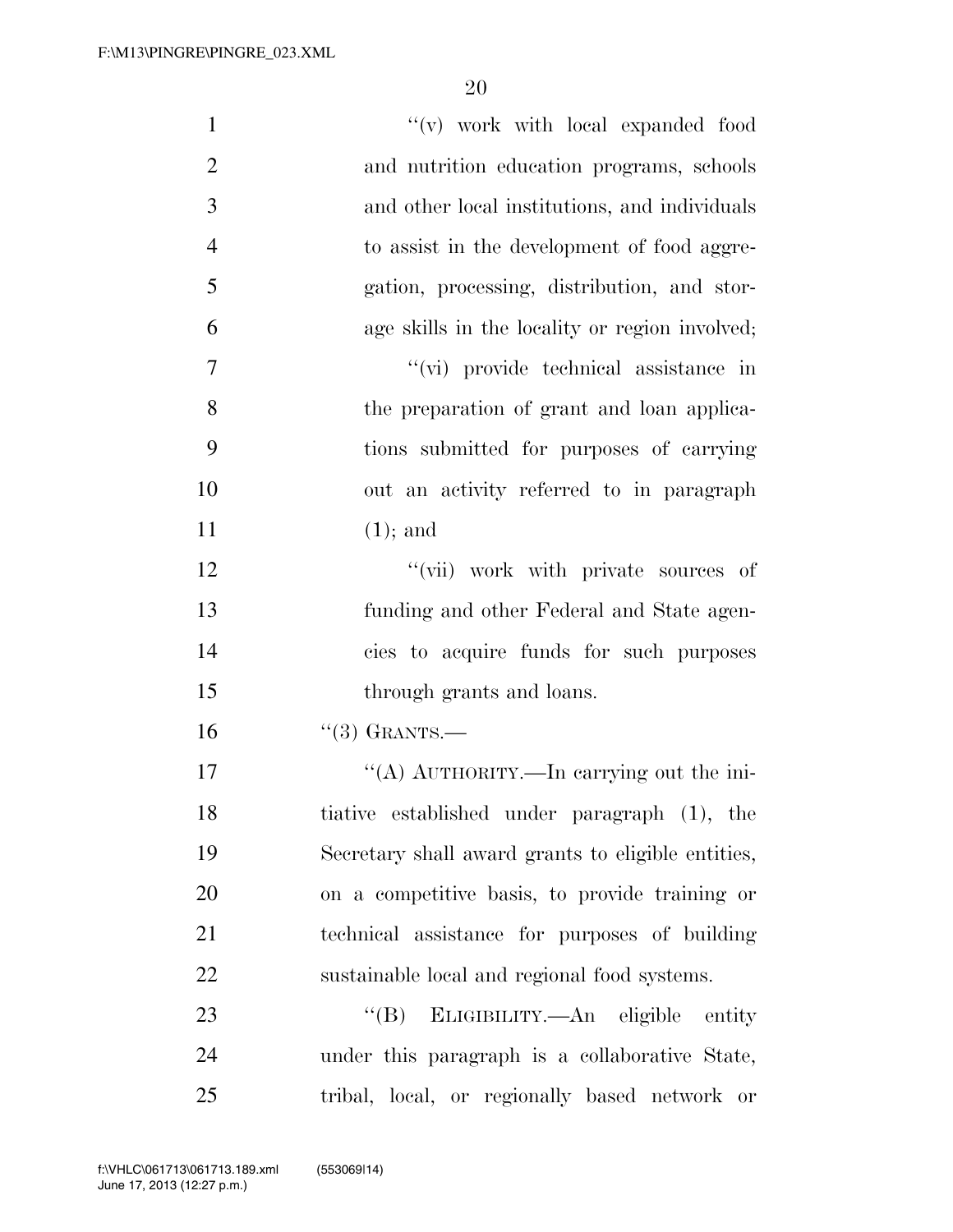| $\mathbf{1}$   | partnership of public or private entities, includ- |
|----------------|----------------------------------------------------|
| $\overline{2}$ | ing a network or partnership of—                   |
| 3              | "(i) colleges and universities, includ-            |
| $\overline{4}$ | ing cooperative extension colleges and uni-        |
| 5              | versities;                                         |
| 6              | "(ii) nonprofit organizations;                     |
| 7              | "(iii) Federal, State, local, and tribal           |
| 8              | governmental entities; or                          |
| 9              | "(iv) any other appropriate entities,              |
| 10             | as determined by the Secretary.                    |
| 11             | "(C) APPLICATION.—An eligible entity               |
| 12             | seeking a grant under this paragraph shall sub-    |
| 13             | mit to the Secretary an application in such time   |
| 14             | and in such manner and containing such infor-      |
| 15             | mation as the Secretary may require, including     |
| 16             | information on any project the entity intends to   |
| 17             | carry out using grant funds.                       |
| 18             | "(D) PRIORITY.—In awarding grants                  |
| 19             | under this paragraph, the Secretary shall give     |
| 20             | priority to applications submitted by eligible en- |
| 21             | tities that are led by or include non-profit com-  |
| 22             | munity-based organizations with expertise in       |
| 23             | providing training or technical assistance to      |
| 24             | local and regional food producers.                 |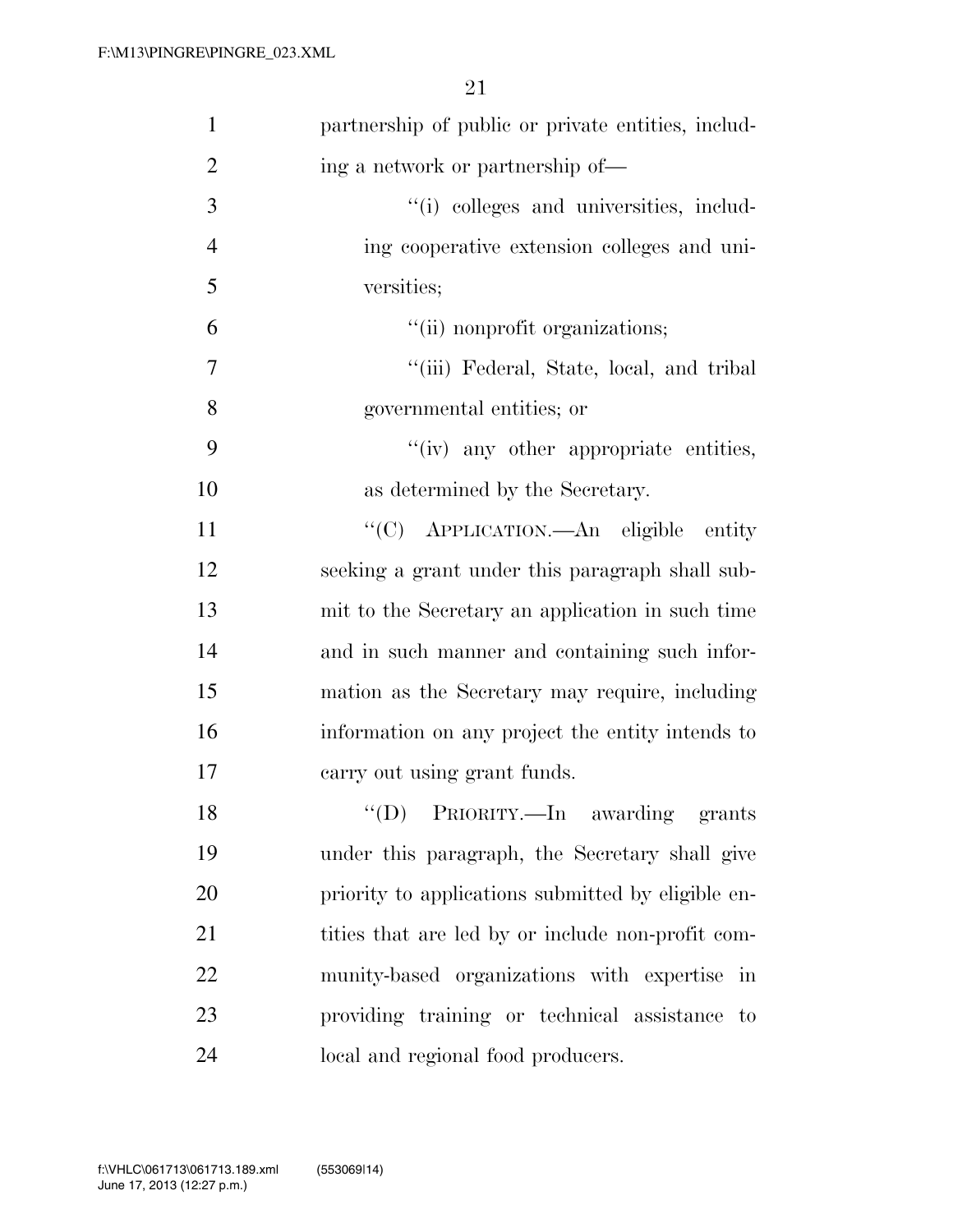| $\mathbf{1}$   | "(E) CONSIDERATION OF PROJECTS.-In               |
|----------------|--------------------------------------------------|
| $\overline{2}$ | awarding grants under this paragraph, the Sec-   |
| 3              | retary shall consider, with respect to a project |
| $\overline{4}$ | included in an application submitted under sub-  |
| 5              | paragraph $(C)$ —                                |
| 6              | "(i) the relevance of the project to the         |
| 7              | initiative established under paragraph (1);      |
| 8              | "(ii) the appropriateness of the design          |
| 9              | of the project;                                  |
| 10             | "(iii) the likelihood of achieving the           |
| 11             | objectives of the project;                       |
| 12             | $f'(iv)$ the inclusion of entrepreneurs          |
| 13             | and community leaders in the project;            |
| 14             | $f'(v)$ the availability of enterprise           |
| 15             | facilitators to assist with the project;         |
| 16             | "(vi) adequacy of plans for outreach,            |
| 17             | evaluation, reporting, and communication;        |
| 18             | and                                              |
| 19             | "(vii) the national or regional applica-         |
| 20             | bility of the findings and outcomes of the       |
| 21             | project.                                         |
| 22             | " $(F)$ TERM.—The term of a grant pro-           |
| 23             | vided under this paragraph shall be not more     |
| 24             | than three years.".                              |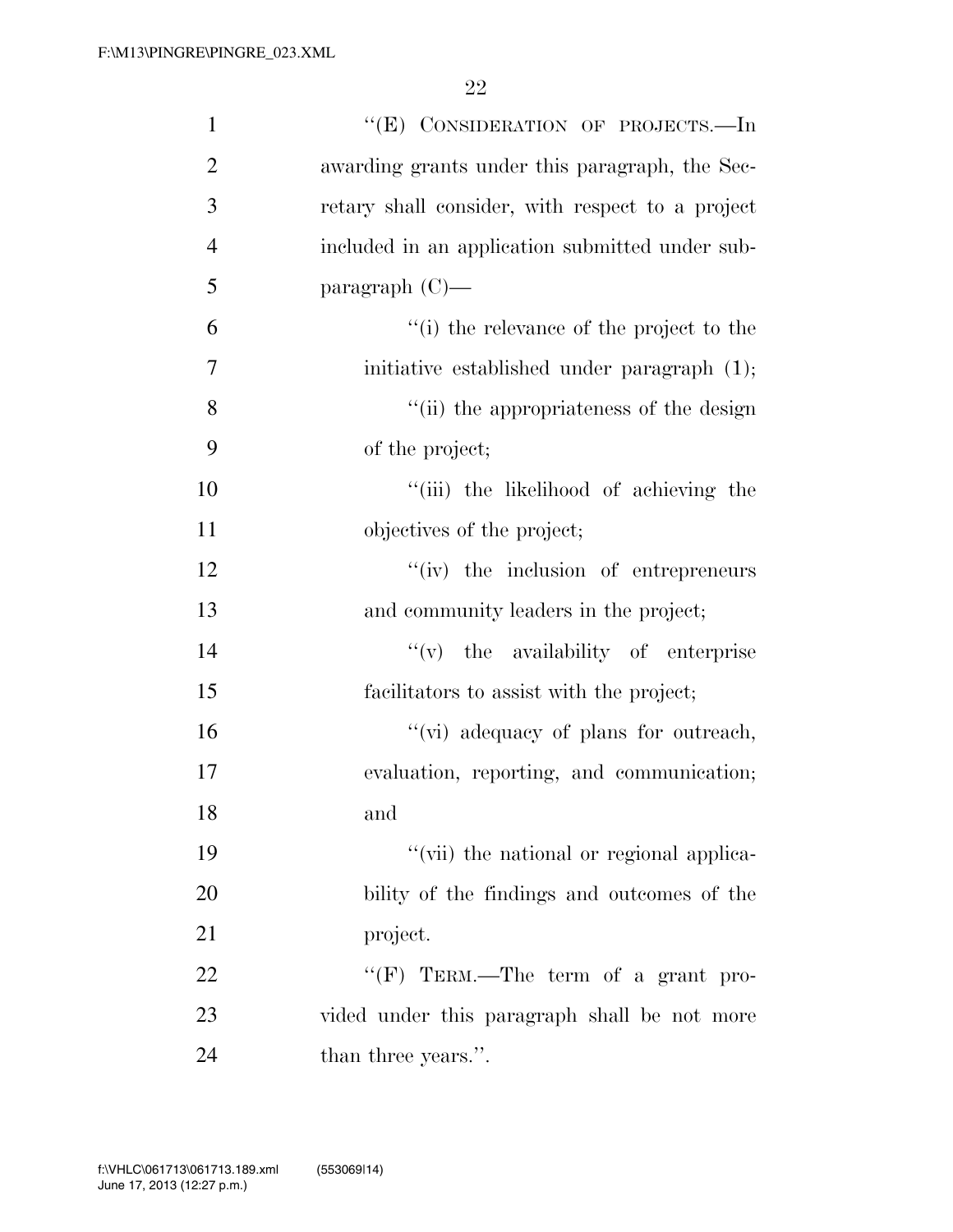Page 597, after line 21, add the following new sections:

#### **SEC. 12110. TECHNICAL ASSISTANCE.**

(a) MEAT PRODUCTS.—

 (1) IN GENERAL.—Title V of the Federal Meat Inspection Act (21 U.S.C. 683 et seq.) is amended by adding at the end the following new sections:

#### **''SEC. 502. TECHNICAL ASSISTANCE.**

 ''(a) ESTABLISHMENT.—The Secretary shall estab- lish in the Food Safety and Inspection Service of the De- partment of Agriculture a technical assistance division to coordinate the initiatives of any other appropriate agency of the Department of Agriculture to provide, with respect to compliance with this Act—

13 ''(1) outreach, education, and training to very small or certain small establishments; and

 ''(2) grants to appropriate State agencies, edu- cational institutions, or non-governmental organiza- tions, or networks or partnerships of such agencies, such institutions, or such organizations, to provide outreach, technical assistance, education, and train-ing to very small or certain small establishments.

 ''(b) PERSONNEL.—The technical assistance division shall be comprised of individuals that, as determined by the Secretary—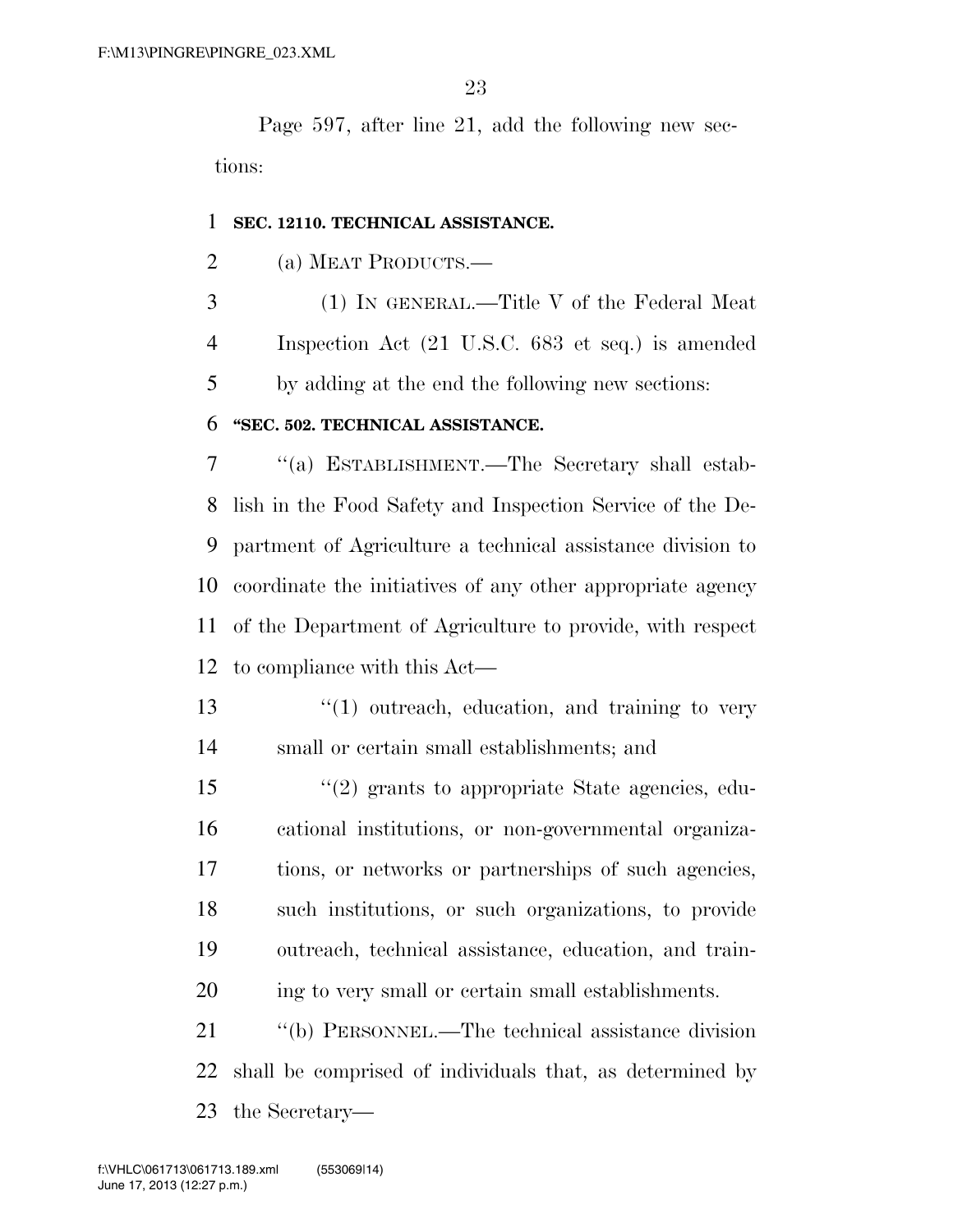$\frac{1}{1}$  are of a quantity sufficient to carry out the duties of the technical assistance division; and  $\mathcal{S}$  ''(2) possess appropriate qualifications and ex- pertise relating to the duties of the technical assist-ance division.

 ''(c) CERTAIN SMALL ESTABLISHMENT DEFINED.— In this section, the term 'certain small establishment' means an establishment that meets the requirements for establishments described in section 332.3 of title 9, Code of Federal Regulations (issued pursuant to section 501), as in effect on the date of the enactment of the Local Farms, Food, and Jobs Act of 2013.''.

 (2) TRANSFER OF DIVISION.—Not later than 30 days after the date of the enactment of this Act, the Secretary shall transfer the functions, personnel, and assets of the technical division established under section 501(f) of the Federal Meat Inspection Act (21 U.S.C. 683 et seq.) (as in effect on the day be- fore the date of the enactment of this Act) to the technical division required to be established under section 502 of the Federal Meat Inspection Act, as added by paragraph (1).

 (3) CONFORMING AMENDMENTS.—Section 501 of the Federal Meat Inspection Act (21 U.S.C. 683 et seq.) is amended—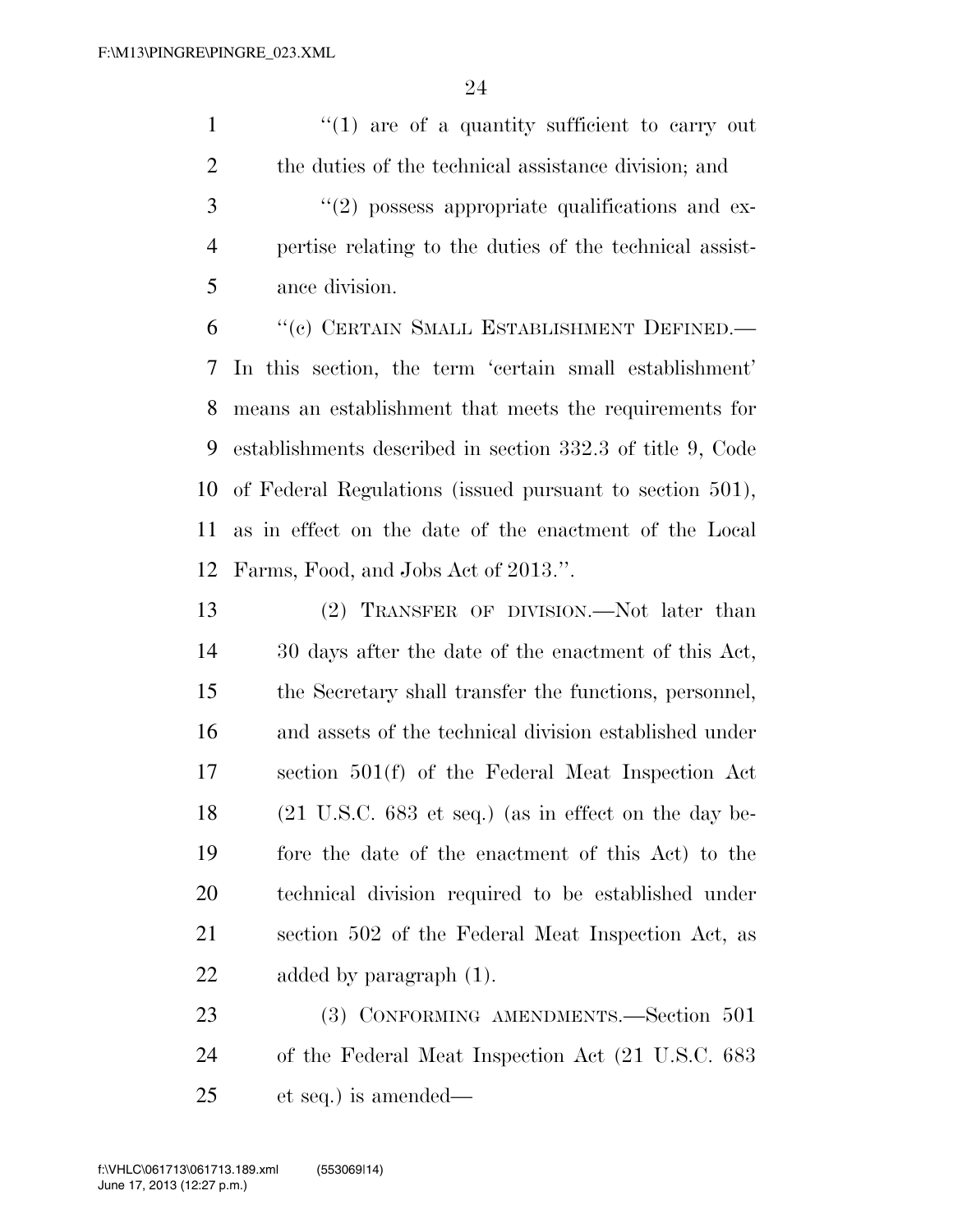|                | (A) in subsection (b)(3)(B)(ii), by striking           |
|----------------|--------------------------------------------------------|
| 2              | "subsection $(i)$ " and inserting "subsection $(i)$ "; |
| 3              | $(B)$ in subsection $(e)(i)$ , by striking "sub-       |
| $\overline{4}$ | section (j)" and inserting "subsection (i)";           |
| 5              | $(C)$ by striking subsection $(f)$ ; and               |
| 6              | (D) by redesignating subsections<br>(g)                |
| 7              | through (j) as subsections (f) through (i), re-        |
| 8              | spectively.                                            |

 (b) POULTRY PRODUCTS.—The Poultry Products In- spection Act (21 U.S.C. 451 et seq.) is amended by adding at the end the following new section:

#### **''SEC. 32. TECHNICAL ASSISTANCE.**

 ''(a) IN GENERAL.—The technical assistance division of the Food Safety and Inspection Service established under section 502 of the Federal Meat Inspection Act shall coordinate the initiatives of any other appropriate agency of the Department of Agriculture to provide, with respect to compliance with this Act—

19  $\frac{1}{2}$  (1) outreach, education, and training to very small or certain small establishments; and

 $(2)$  grants to appropriate State agencies, edu- cational institutions, or non-governmental organiza- tions, or networks or partnerships of such agencies, such institutions, or such organizations, to provide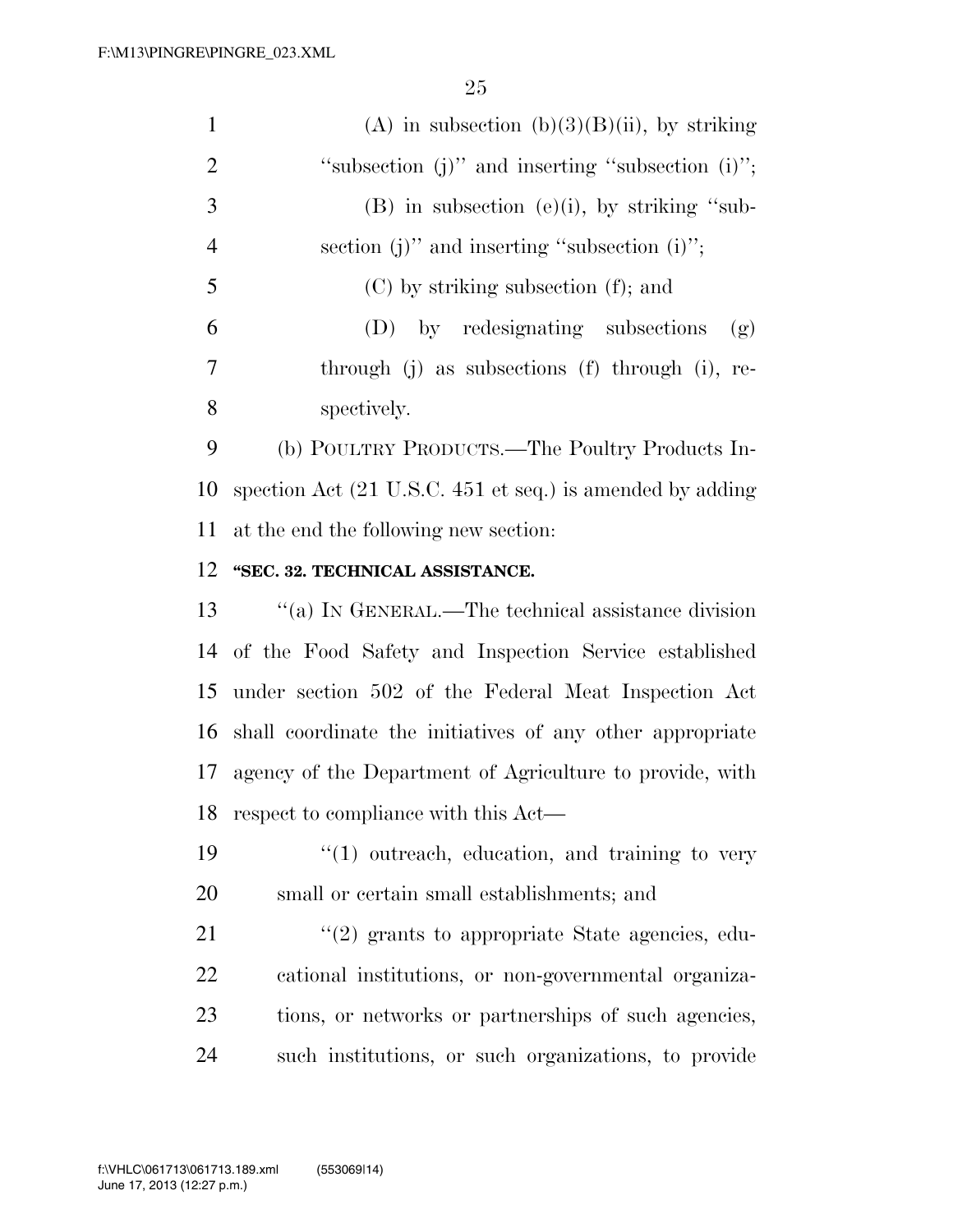outreach, technical assistance, education, and train-2 ing to very small or certain small establishments.

 ''(b) CERTAIN SMALL ESTABLISHMENT DEFINED.— In this section, the term 'certain small establishment' means an establishment that meets the requirements for establishments described in section 381.513 of title 9, Code of Federal Regulations (issued pursuant to section 31), as in effect on the date of the enactment of the Local Farms, Food, and Jobs Act of 2013.''.

#### **SEC. 12111. GUIDANCE.**

 (a) MEAT PRODUCTS.—Title V of the Federal Meat Inspection Act (21 U.S.C. 683 et seq.), as amended by section 701, is further amended by adding at the end the following new section:

#### **''SEC. 503. GUIDANCE.**

 ''(a) ISSUANCE.—The Secretary, acting through the Food Safety and Inspection Service, shall issue guidance to very small or certain small establishments (as defined 19 in section  $502(c)$  on how to comply with the requirements of this Act.

 ''(b) CONTENTS.—The guidance issued under sub-section (a) shall be appropriate for—

23 ''(1) slaughter and processing facilities that are subject to Federal or State inspection under this Act, or provide custom slaughter or processing; and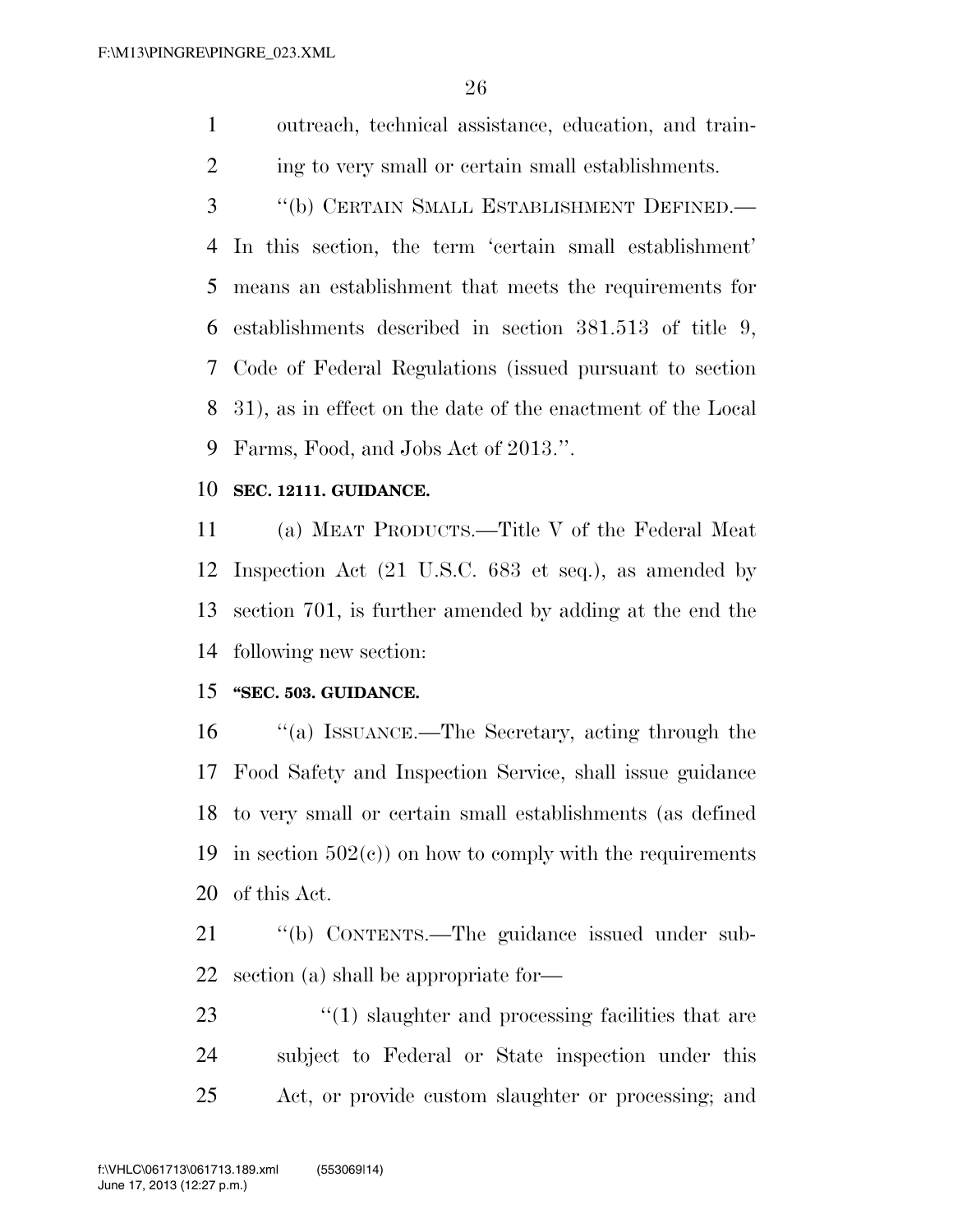1 ''(2) mobile slaughter and processing facili-ties.''.

 (b) POULTRY PRODUCTS.—The Poultry Products In- spection Act (21 U.S.C. 451 et seq.), as amended by sec- tion 701, is further amended by adding at the end the following new section:

#### **''SEC. 33. GUIDANCE.**

 ''(a) ISSUANCE.—The Secretary, acting through the Food Safety and Inspection Service, shall issue guidance to very small or certain small establishments (as defined in section 32(b)) on how to comply with the requirements of this Act.

 ''(b) CONTENTS.—The guidance issued under sub-section (a) shall be appropriate for—

 ''(1) slaughter and processing facilities that are subject to Federal or State inspection under this Act, or provide custom slaughter or processing;

18 ''(2) on-farm slaughter and processing of poul-19 try that is exempt under section  $15(c)(1)$ ; and

20  $(3)$  mobile slaughter and processing facili-ties.''.

 (c) INITIAL GUIDANCE.—Not later than two years after the date of the enactment of this Act, the Secretary shall issue guidance under section 503(a) of the Federal Meat Inspection Act, as added by subsection (a), and sec-